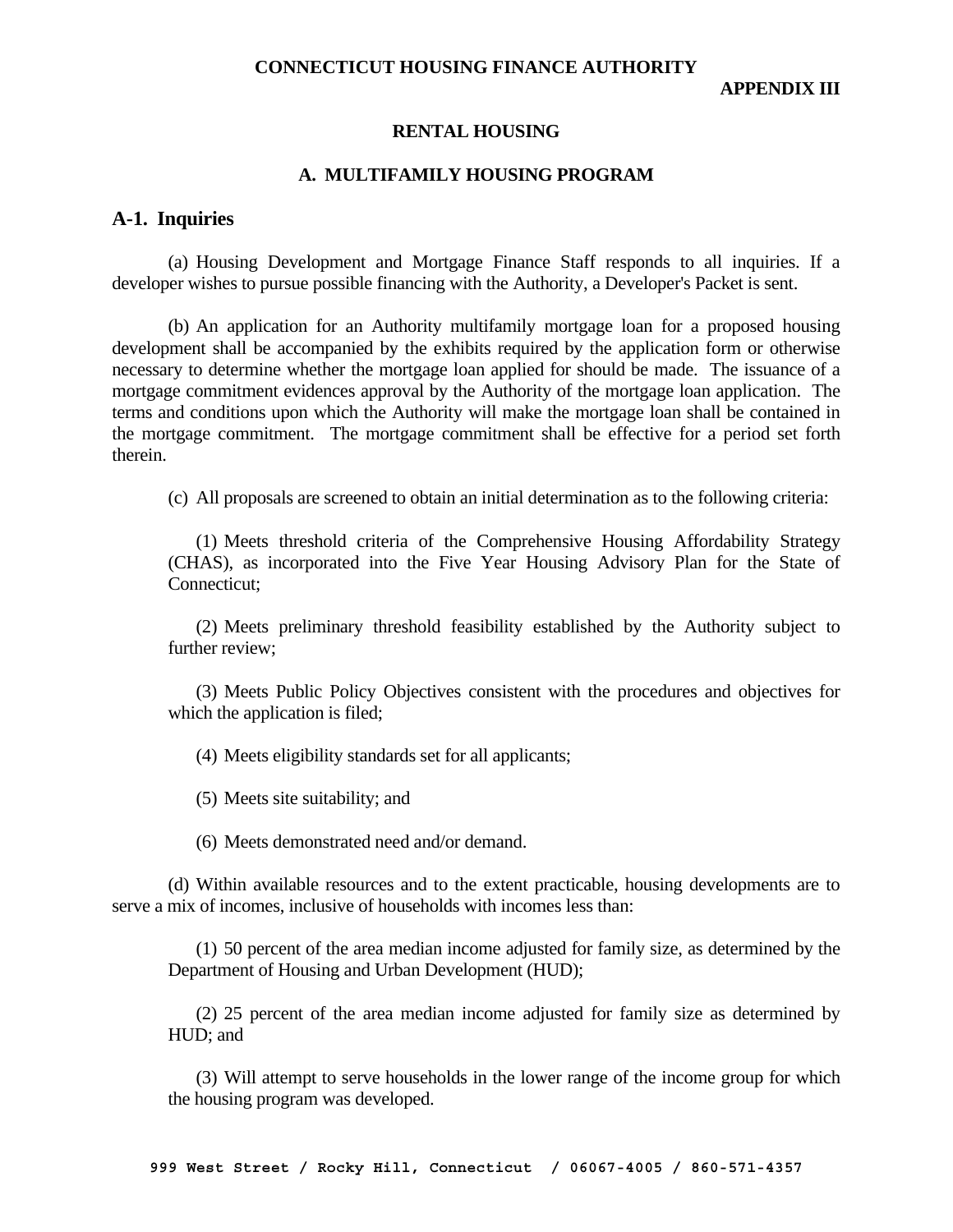(e) The Authority may require any or all of the following prior to determining whether an applied for mortgage loan should be made, without limitation by reason of enumeration:

(1) proposed plans, drawings, and specifications for the proposed housing development;

 (2) evidence of the existence, availability, and adequacy of all required utility services without deferred cost or charge for connection thereto;

 (3) audited financial statements for the applicant's most recently completed fiscal year; and

 (4) proposed estimate of construction costs and all other costs associated with the proposed development;

(5) market study commissioned by the Authority; and

(6) appraisal commissioned by the Authority.

# **A-2. Site Evaluation**

 (a) Upon receipt of a completed Developer's Packet with appropriate fee, a site evaluation is performed by staff to determine that the site is acceptable and meets the Authority's goals, including, but not limited to, land use, zoning, proximity to community facilities and services, transportation, utility services and topography.

 (b) All sites must be evaluated by independent firms acceptable to the Authority to determine potential hazardous material. An environmental assessment is required for all sites using a method acceptable to the Authority. The Authority, at its discretion, may require site environmental hazard insurance.

(c) A site evaluation report is prepared and either:

 (1) A site approval letter with special conditions stated is sent to the developer. All items required to further process the proposal are requested from the developer; or

 (2) A site disapproval letter is sent to the developer if the site and/or the initial underwriting are not acceptable.

# **A-3. Qualified Development Team**

 (a) Each application must designate a development team and provide information relating thereto as required by the qualified development team matrix contained in each application. Each member of the development team must be licensed or approved to do business in the state of Connecticut.

 (b) The Authority shall require each organization applying for a mortgage loan to submit for the Authority's review its certificate of incorporation or other basic organizational documents. Such documents must comply with the provisions of Section 8-250(29) of the General Statutes and other legal requirements.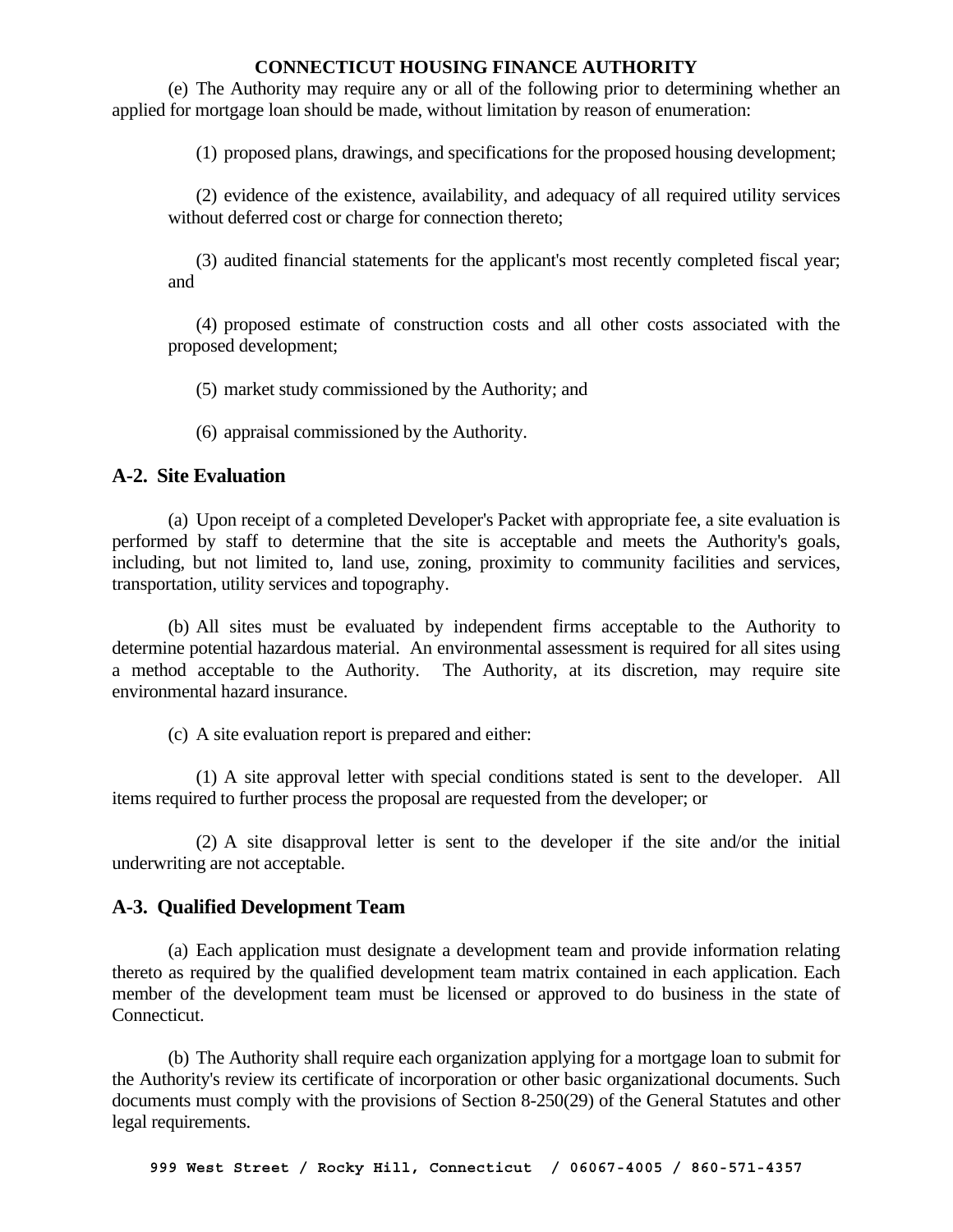(c) The Qualified Development Team Matrix contained in each application identifies all potential team members and sets forth minimum standards and documentation necessary to determine if a team member is qualified to ensure effective and efficient performance. The following members of the development team should be selected through an open and competitive process: Housing Consultants, General Contractor, Architect, Syndicator, Resident Training Consultant and Property Manager. Applicant should establish scope of services, interview at least three qualified firms pursuant to minimum standards, and provide justification of final selection including, but not limited to the selection process and proposed fee schedule. For experienced development teams, a waiver from this open and competitive process may be obtained from the President-Executive Director.

 (d) All developers of proposed developments will sign an " Identity of Interest " statement which discloses relationships involved in the development. The statement will attest to the relationship, if any, of all persons who will benefit financially from the proposed development. When an identity of interest exists, the Authority reserves the right to evaluate the cost reasonableness of that service and/or work to be performed and accept or reject.

#### **A-4. Credit Evaluation**

 (a) The Authority will conduct and in-depth general credit investigation to ascertain and assure that the assembled development team possess the capacity and are capable of building and operating the proposed project. The extent of the credit investigation will be the sole decision of the Authority and the individuals comprising the development team shall consent to such credit investigation.

(b) The investigation will include, but is not limited to, an analysis of the following:

(1) The applicant's and the general contractor's qualifications and business experience.

(2) Financial and trade references.

(3) Current credit information on an individual and commercial/trade basis.

 (4) Certification of prior participation in any other development with the Authority, the State or HUD.

 (c) The development team will furnish a listing of any general partners or principal shareholders as required by the Authority.

 (d) Financial statements, prepared by an independent CPA, with appropriate support data for the preceding three years will be required. These statement will be utilized to determine past financial condition, present liquidity and future financial capacity.

#### **A-5. Affirmative Action**

 (a) Each mortgagor and its contractors, subcontractors, and management agents shall agree to comply with (a) federal and state executive orders, statutes, regulations, and other requirements of law relating to affirmative action and equal employment opportunity, including (without limitation by reason of enumeration) the requirements that section 4-114a of the General Statutes imposes on those who enter into contracts to which the state is a party, and (b) the Authority

**999 West Street / Rocky Hill, Connecticut / 06067-4005 / 860-571-4357**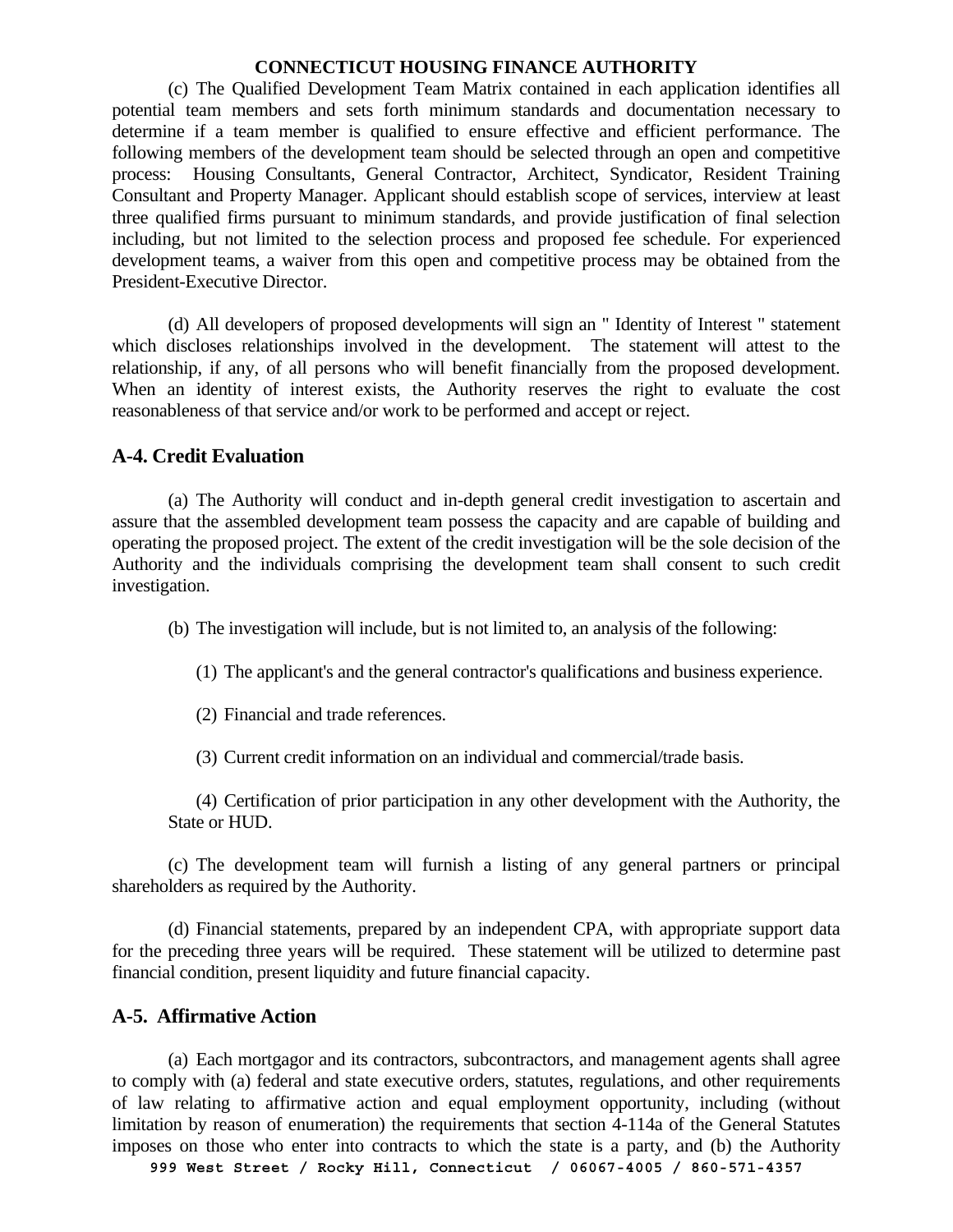guidelines and goals established for each housing development financed by the Authority relating to equal employment opportunity, affirmative fair marketing, and other affirmative action.

# **A-6. Assurance of Completion**

(a) The Authority shall require a mortgagor or its contractor to provide:

 (1) a 100% Performance Bond and 100% Labor and Material Bond -- bonds (bid, performance and payment) from a surety company with a B+ or better rating by Best and licensed to do business in the State of Connecticut and the owner and the Authority shall be named as obligees; or

 (2) letters of credit -- when a UNIFIED Letter of Credit ("LOC") is used in lieu of a Performance and Payment Bond, the amount of the LOC shall be twenty five percent (25%) of the construction contract. For a contractor awarded a contract under Section 32-9e of the Connecticut General Statutes, the amount of the letter of credit may be ten percent (10%) of the construction contract provided said contract is less than one hundred thousand dollars (\$100,000). Written notice of nonrenewal of the LOC must be sent by certified mail, return receipt requested and the owner and the Authority shall be named as beneficiaries; (See Section A-7 for additional LOC requirements); or

 (3) other security satisfactory to the Authority to assure completion of the housing development. In establishing the type, duration, and amount of acceptable security, the Authority shall consider development cost, development performance record, the number of units or stories, the time for construction, and other pertinent factors.

 (b) Proceeds from either the Performance and Payments Bond or LOC or other security may be applied, in the Authority's sole discretion to meet the following, including, but not limited to:

- (1) Completion of the project;
- (2) Payment of subcontractors and suppliers;
- (3) Correction of a latent construction defect(s);
- (4) Replacement of any building component or appliance; and
- (5) Replacement or correction of any loss to the project not otherwise covered by insurance and which is the General Contractor's responsibility.

 (c) The completion assurance deposit shall be held by the Authority and may be used in its sole discretion to pay any costs or expenses incurred:

(1) in the event the General Contractor defaults during construction, for example:

- a) Failure to complete construction; and
- b) Failure to pay subcontractors for completed work.

(2) or arising from or caused by latent defects.

(d) Assurance of Completion Reduction and Release -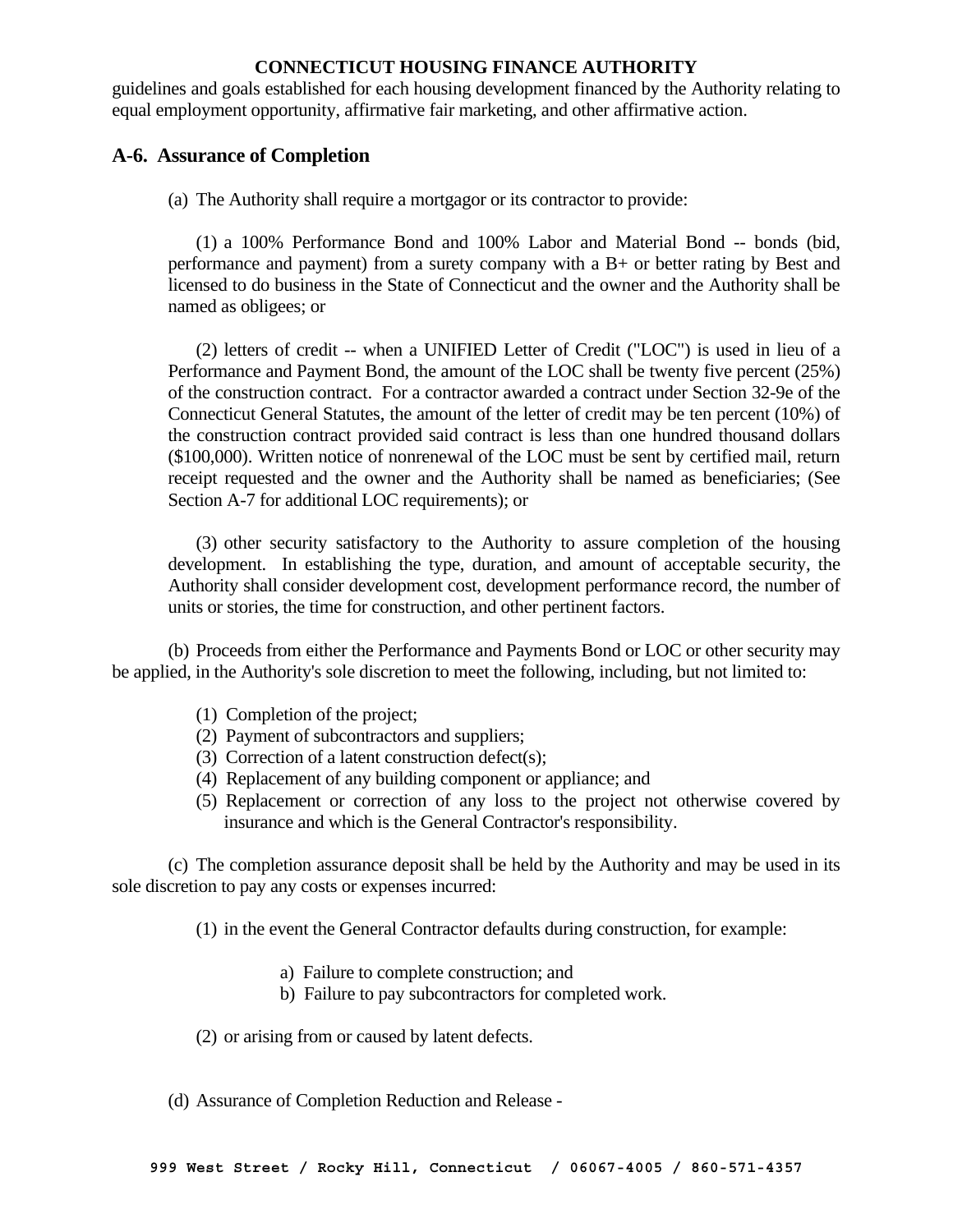(1) The Letter of Credit or other security may be reduced by one half, or where there is an identity of interest between the developer and general contractor, a portion thereof may be converted to a working capital deposit, upon satisfactory demonstration by the General Contractor, through the cost certification process that all costs incurred in the construction of the project have been paid in full. If items remain unpaid due to a dispute or litigation, the letter of credit, or other security reduction, or conversion of a portion thereof to a working capital letter of credit, will be permitted, provided funds equal to the sum of the unpaid items are placed in escrow with the Authority pending the resolution of the litigated or disputed items.

 (2) The Letter of Credit or other security shall remain in effect until the end of the latent defects period. The latent defects period shall begin on the date of issuance of the final, complete, permanent certificate of occupancy for the development or substantial completion of the development, whichever is later, and end 15 months thereafter.

 (3) Performance, Payment and Bid Bonds - No substitution of a bond in a lesser sum shall be permitted until the General Contractor has demonstrated, through the cost certification process prescribed by the Authority, that all costs incurred in the construction of the project have been paid. The bonds shall contain language requiring the surety to honor claims until the latent defects period has expired and the Contractor has complied with the cost certification requirements recited in the Construction Contract.

#### **A-7. Letter of Credit**

 (a) The Letter of Credit issuer must be licensed in the State of Connecticut and have at the time of issuance, replacement, substitution or renewal, one of the following ratings:

- (1) Standard & Poor's AAA, AA, A
- (2) Moody's Aaa, As, A
- (3) Keefe, Bruyette & Woods B or better
- (4) LACE B or better

 (b) The issuer's rating is subject to review for compliance with above rating standards at any time during the term of the Letter of Credit. The issuer's rating will be verified upon each extension or renewal but not less than annually. The letter must be clean, irrevocable, transferable without fee, permit multiple draws, governed by Connecticut law and subject to Uniform Customs and Practices for Documentary Credits.

 (c) A Letter of Credit will be automatically renewable unless 60 days prior to the expiration, the Authority is informed in writing that the Letter will not be renewed. Failure to renew a Letter of Credit at least 30 days prior to expiration will be an event of default under the loan documents and the Letter of Credit may be called. Failure to maintain a Letter of Credit in the amount pledged will be an event of default.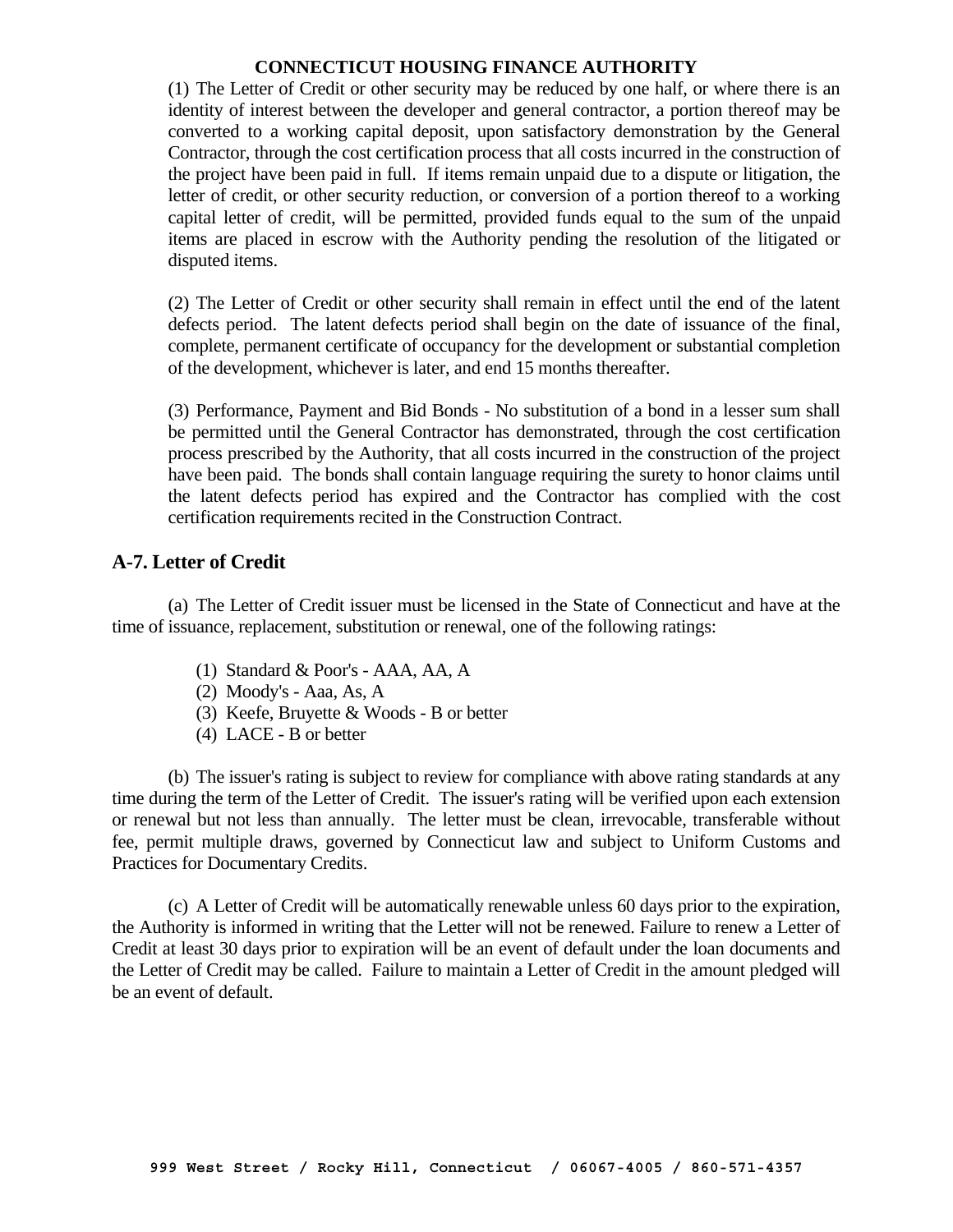# **A-8. Return on Equity**

 (a) The mortgagor's equity in a development shall consist of the difference between the total amount of certified project costs as defined in C.G.S. Section 8-243(f), whether or not such costs have been paid in cash or in a form other than cash and the total amount of mortgage and/or grant proceeds.

 (b) A loan to a mortgagor, other than a nonprofit corporation having as one of its purposes the construction or rehabilitation of housing, shall be subject to an agreement between the Authority and the mortgagor limiting the mortgagor, and its principals or stockholders, to a return on the mortgagor's equity in any development assisted with a loan from the Authority. The cumulative cash return on equity shall be no greater than ten percent (10%) per annum unless otherwise determined by the Authority to further public policy objectives.

 (c) At the Authority's discretion and to the extent economically feasible, the cumulative cash return on equity may be increased an additional two (2.00%) percent for developments in areas designated as urban centers and urban conservation areas as defined in the State Plan for the Conservation and Development of Connecticut.

 (d) At the Authority's discretion and the extent economically feasible, the cumulative cash return on equity may be adjusted periodically to compensate for inflation. Such adjustment may be implemented by the Authority no earlier than the tenth anniversary of the final closing of the permanent mortgage loan on the development, and thereafter no more frequently than once every five years, provided that the initial adjustment shall be implemented concurrent with the first annual budget and financial statement review after such tenth anniversary. No such adjustment shall result in an adjustment of mortgagor's equity greater than the rate of inflation, as indicated by the increase in the CPI index for the preceding five years as designated by the Authority.

Such adjustments may be approved by the President-Executive Director upon determination that:

i. the development is operated in a manner consistent with Authority standards as defined in the CHFA mortgage regulatory agreements, and the development's management plan,

- ii. the development is meeting all it financial obligations including the funding of replacement reserves in accordance with a current capital needs assessment and funding schedule,
- iii. the development is maintained in good physical condition based on the Authority's observation and management reviews, and
- iv. the development will be able to continue to meet all low income tenant profile requirements delineated in the regulatory agreement and low income housing tax credit extended low income use agreement,
- v. the annual audited financial statement and current year operating budget reflect a projected net operating income and future cash flow which provides a minimum debit service coverage ratio of 1.15, and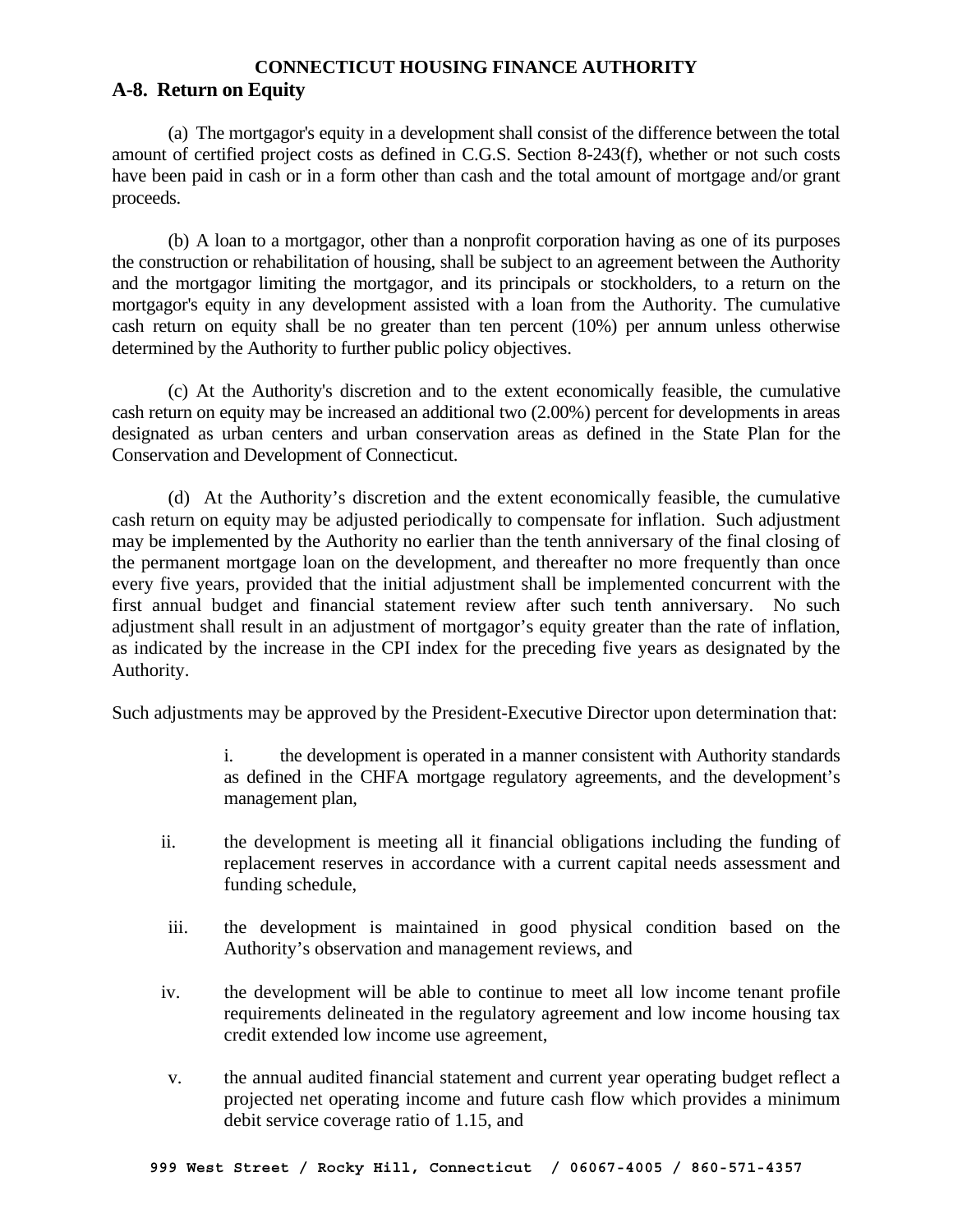vi. the Ownership entity is not in default, financial or otherwise, under the terms and conditions of any other financing or assistance provided by the Authority.

Developments for which the Owners are eligible for incentives offered through the Authority's Multifamily Troubled Debt Restructuring under Section II.D of these Procedures and the Section 8 Affordable Housing Preservation Program under Section II.E of these Procedures or any other similar program are not eligible under this Section.

The President-Executive Director shall notify Owners of the provisions of and effective date of this Subsection and shall evidence Owners agreement through appropriate amendments to Authority mortgage documents.

# **A-9. Related Facilities**

 (a) The Authority may provide financing for related facilities that are necessary, convenient, or desirable in providing safe and adequate housing financed by the Authority. Section 8-243(d) of the General Statutes defines "related facilities" as commercial, office, health, welfare, administrative, recreational, community, and service facilities incidental and pertinent to housing as determined by the Authority. If any related facility is to be leased, the Authority shall have the right to disapprove any proposed use, tenant, or provision of the lease.

# **A-10. Market Study**

 (a) The Authority requires an independent, professional market study on all proposed developments. The Authority, at its discretion, may accept a market analysis prepared by an acceptable alternative source provided the sponsor is a not-for-profit and the proposed development is 15 units or less.

 (b) The Authority staff will select and commission a Market Analyst from an approved list developed by the Authority. The applicant will make payment in advance for the market study, which payment is nonrefundable. The Market Analyst will prepare the analysis based on guidelines and standards established by the Authority.

 (c) The Market Analyst will select and commission a report which provides complete data profile and analysis of the primary and secondary market areas in sufficient detail for the Authority to make a determination of the feasibility of the proposed development.

 (d) Market studies must include data and analysis, conclusions and recommendations on the proposed development, and must be inclusive of the following areas in narrative form:

 (1) Demographic Analysis - This component reveals historic patterns as well as project trends usually for the nation, state and the market or sub-market area of the proposed development, and must address population growth or decline characteristics, income and family composition profiles.

**999 West Street / Rocky Hill, Connecticut / 06067-4005 / 860-571-4357**  (2) Economic Profile and Projections - This analysis evaluates the current economy of the nation, state and market or sub-market, reveals prior trends, provides a current economic profile and supplies projections on employment characteristics and retail purchasing patterns for the proposed development. At the market or sub-market level, the analysis should evaluate the effects, if known, of major changes in the local economy (plant closing, new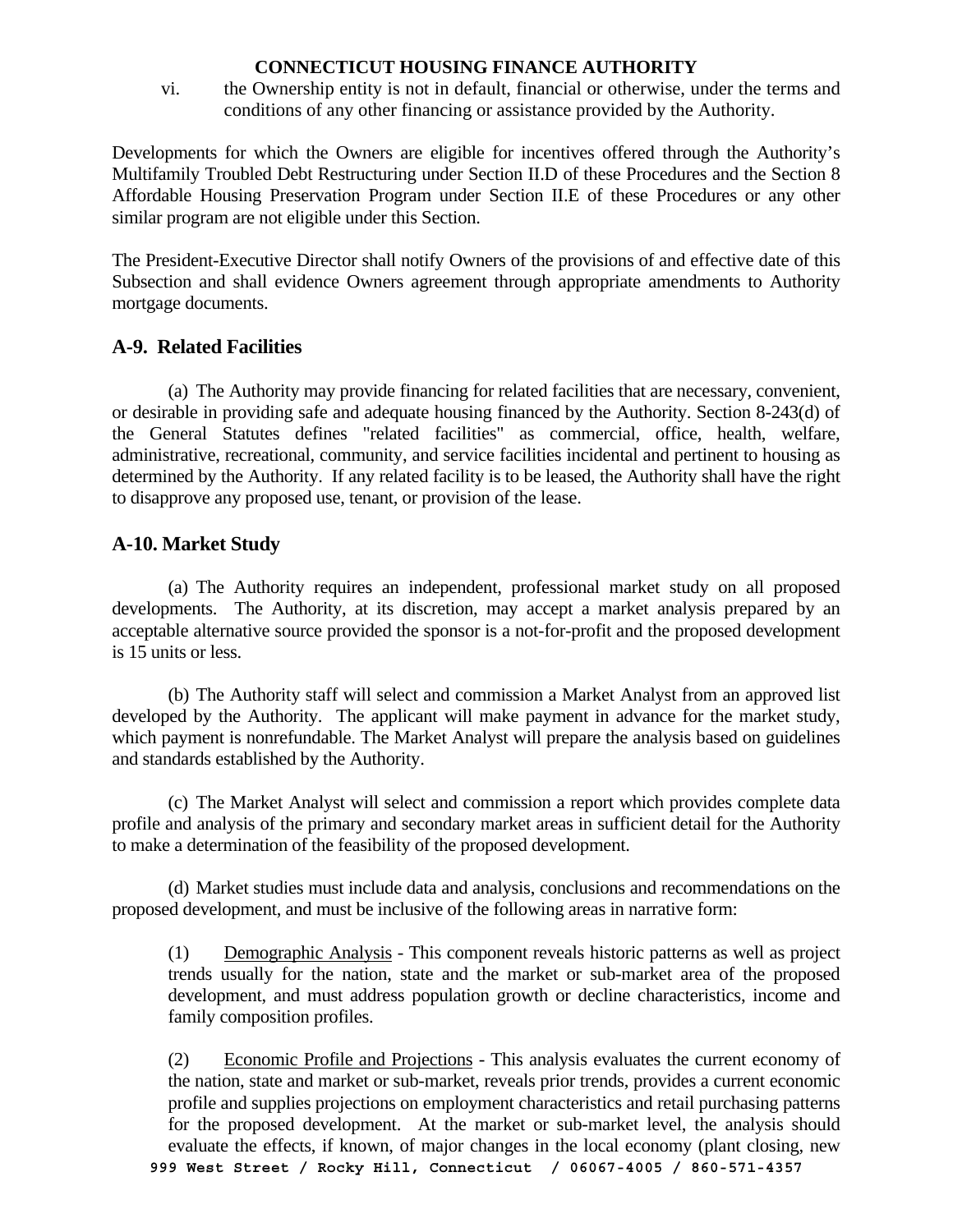facility construction, governmental actions, etc.) which could impact the feasibility of the proposed project.

 (3) Comparables and the Competition - The competitive strength of existing and proposed developments likely to impact the subject property is examined. The competition is evaluated on performance, actual or expected, and the level of amenities and other characteristics versus those in the proposed development. Current and historic occupancy levels, absorption or "lease-up" performance, the rental rate structure, and amenity package are among key descriptive characteristics of the competition which should be described and evaluated.

 (4) Trend Analysis and Growth Rate of Residential Rents - This analysis must provide an in-depth evaluation of rental rate trends for the Northeast, state and market areas; project residential rates for the areas discussed; compare the proposed rental rates with the area trends and provide a pro forma of rent increases and expected vacancy for the proposed development including commercial income and analysis if applicable.

 (5) Market Support Area Analysis - The range of market support for the proposed project throughout one or more defined areas is evaluated. Area(s) of the project's market strength are defined in terms of competing facilities, existing or proposed, and other factors such as the transportation system, physical constraints and demographic shifts.

 (6) Absorption Analysis - This evaluation usually includes an estimate of maximum development potential and a rate at which absorption can be expected to occur between commencement of lease-up and sustaining occupancy. Qualified rents and market rents should be analyzed separately and/or distinguished.

 (7) Site and Development Program Analysis - The geographic location and the physical characteristics of the site, proposed architecture and site planning, the amenity package, mix of proposed units and uses, and other intrinsic features required to allow the development to compete at its maximum potential in the defined market must be evaluated.

 (8) Summary - The Market Analyst must include a summary date with conclusions and recommendations on the feasibility of the proposed development, supported by the documentation provided within the report.

 (9) Exhibits - The market study is expected to include charts, graphs, rent grids, maps and photographs of the subject property, neighborhood, city and region.

 (10) Qualifications - The Market Analyst must possess the educational background, academic affiliations, professional and business experience necessary to provide the analysis required. The Analyst must also provide a statement to the Authority attesting to no conflict of interest.

 (11) Assumptions and Limiting Conditions - All assumptions and limiting conditions upon which the Market Study is predicated must be clearly defined.

 (12) Market Study Updates - The Authority reserves the right to require current information prior to the approval of the proposed development.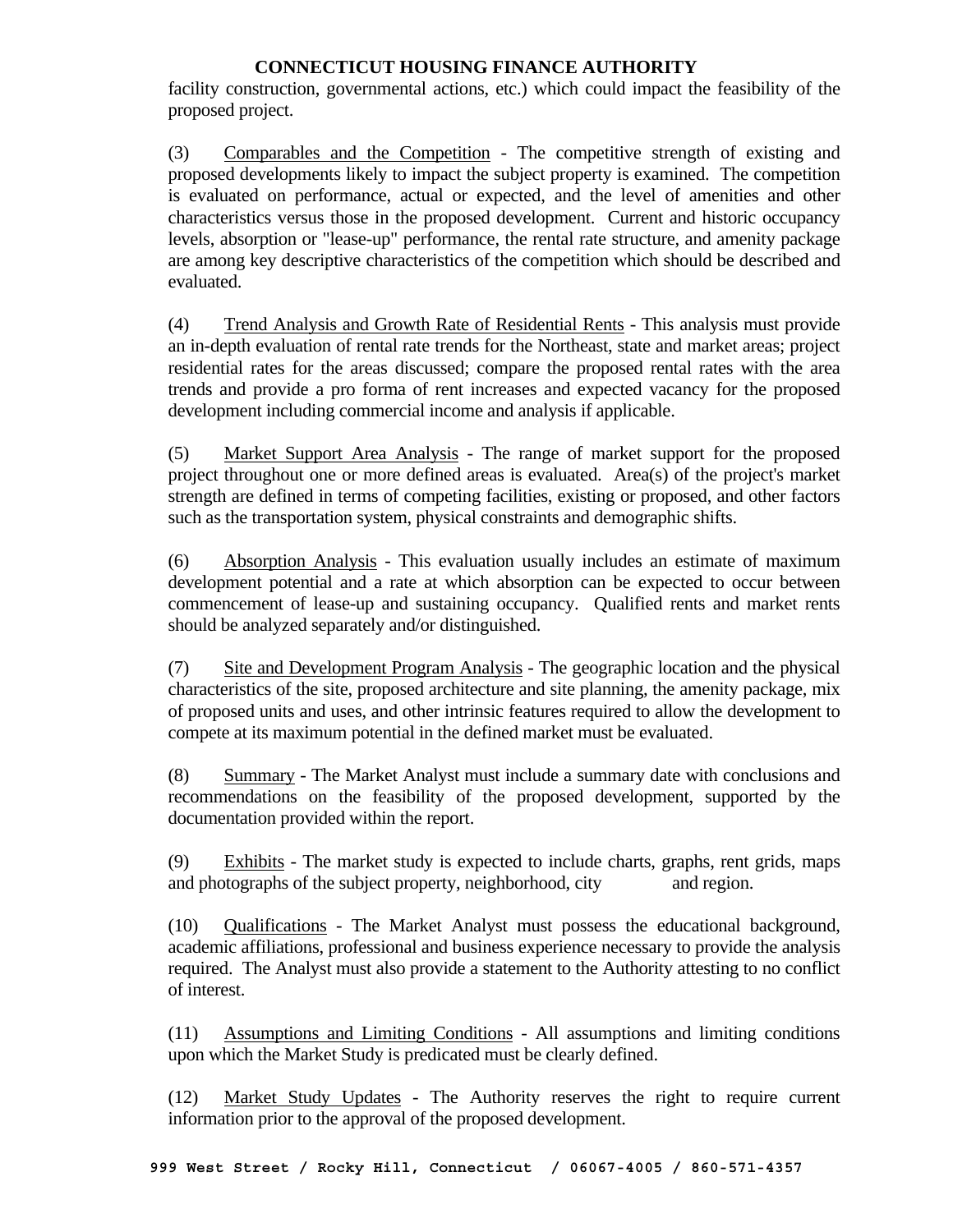#### **A-11. Appraisal**

 (a) Independent professional " as is " and "to-be-developed" appraisals are required on all proposed multifamily developments. The policy may be modified for not-for-profit sponsored developments of fifteen (15) units or less at the Authority's discretion.

 (b) The Authority staff will select and commission an appraiser from an approved list developed by the Authority. The applicant will pay for the appraisal(s) in advance. The appraisal fee is non-refundable. The appraisal will be prepared according to industry standards and within guidelines and standards established by the Authority. All appraisals will be reviewed, analyzed and approved by the Authority's staff appraiser. The Authority reserves the right to require additional appraisals.

 (c) The selected appraiser will perform the task to determine the highest and best use of the property under current zoning.

 (d) The appraisal will be performed by a Connecticut state certified general appraiser and at a minimum, conform to the Uniform Standards of Professional Appraisal Practice (USPAP). A minimum of two-thirds of the comparables shall be non government-assisted properties. Government-assisted property will include property acquisitions financed by HUD, FmHA, the Authority and DOH programs.

(e) The appraisal will include the following methods of valuation:

 (1) Direct Sales or Market Value Approach - This approach is based on the proposition that an informed purchaser would pay no more for a property than the cost of acquiring an existing property with the same utility;

 (2) Income Approach - This procedure in appraisal analysis converts anticipated benefits ( dollar income or amenities ) to be derived from ownership of property into a value estimate. Anticipated future income and/or reversions are discounted to a present worth figure through the capitalization process; and

 (3) Cost Approach - This approach in appraisal analysis is based on the proposition that the informed purchaser would pay no more than the cost of producing a substitute property with the same utility as the subject property.

 (f) All appraisal reports will be in a narrative format, properly signed and include, where applicable, the following:

 (1) Site Review - A physical inspection of the subject property and the surrounding areas;

 (2) Legal Constraints - An inspection of relevant local municipal records, interviews with local officials regarding assessments, flood hazard zone, deed restrictions, nonconforming land use, zoning requirements, etc.;

(3) Description of Improvements - A thorough description of existing improvements;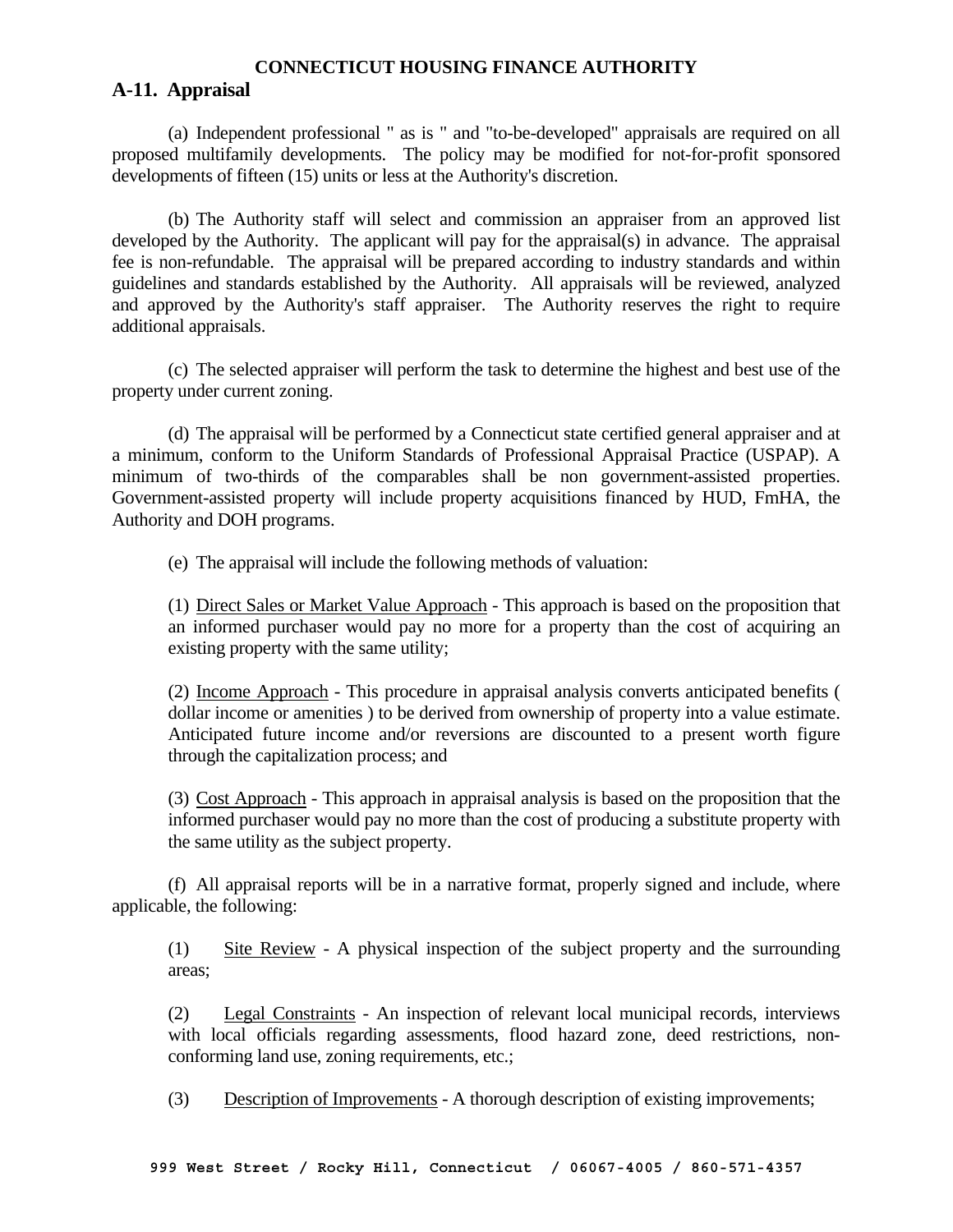(4) Demographic Analysis - An analysis of census data, economic and demographic research and projections, including appropriate populations, age, household, income and residential development patterns;

(5) Market Overview - A brief overview of the market feasibility of the proposed

 (6) "As-is" Value - An opinion based on "as-is" condition of the subject property at market value;

 (7) Exhibits - A report inclusive of maps, plans and photographs of the subject property, neighborhood, municipality and region;

 (8) Assumptions and Limiting Conditions - All assumptions and limiting conditions upon which the valuation is predicated must be clearly identified;

 (9) Qualifications - The appraiser must be a Connecticut state certified general appraiser, possess the educational background, academic affiliations, professional and business experience necessary to provide the analysis required. The appraiser must also provide a statement to the Authority attesting to no conflict of interest; and

 (10) Appraisal Updates - The Authority reserves the right to require current information in writing prior to the approval of the proposed development.

# **A-12. Processing**

(a) The following documents are reviewed:

(1) Apartment Loan Analysis and Estimate of Replacement Cost;

 (2) financial statements and qualifications of the development team members as identified in the matrix;

- (3) market study and appraisal;
- (4) cost breakdown and Authority exploded cost breakdown;
- (5) plans and specifications.
- (b) The following items must be complete before the proposal is considered:
	- (1) conditions, if any, of site approval letter are met;
	- (2) market study and appraisal are acceptable;
- (3) the financial capability of the members of the development team is acceptable;
	- (4) plans and specifications are approved;
	- (5) the threshold criteria of the CHAS, as incorporated into the Five Year Housing Advisory Plan for the State of Connecticut, are met;
	- (6) estimated operating expenses are approved;
	- (7) real taxes are satisfactorily substantiated;
	- (8) construction costs are approved;
- (9) Apartment Loan Analysis and Estimate of Replacement Cost have been prepared; (10) any additional item(s) which the Authority may require.

 (c) The Authority's Board of Directors shall review and/or revise at least annually the application fee schedule for the Multi-Family Housing Programs.

**999 West Street / Rocky Hill, Connecticut / 06067-4005 / 860-571-4357**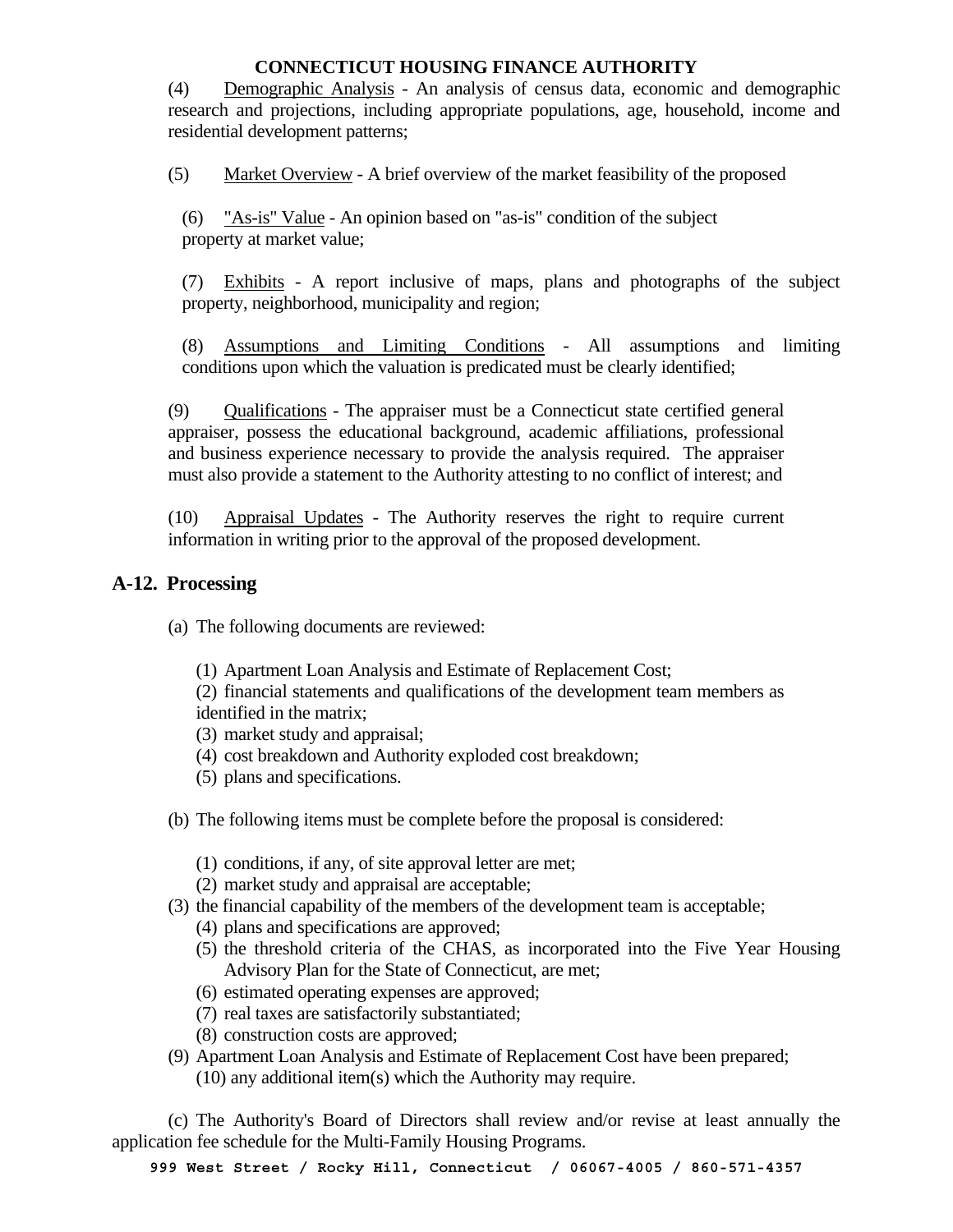#### **A-13. Underwriting Standards**

 (a) The Authority will establish Loan Underwriting Standards in the following areas and will review and revise the standards as market and economic conditions dictate.

 (1) Debt Service Coverage Ratio - The minimum coverage for all uninsured projects is 1.15. Depending on market and location characteristics, this coverage may increase to 1.25 unless determined otherwise by the Authority to further public policy objectives. FHA-insured loans - 1.10 or FHA standard, whichever is higher; commercial space- 1.20 relative to the NOI of the commercial space.

(2) Determination of Value -

 a) The market value established in the "as-is" appraisal will be one consideration of facts and circumstances used to determine the value to be financed for the real property.

 b) The "to-be-developed" value using the Market and Income Approaches will be used to determine the potential underwriting risk.

 (3) Loan to Value ("LTV") - The loan to value ratio must not exceed 80 percent of the lesser of the appraised market value or total replacement cost. This ratio may be increased to 90 percent to further public purpose objectives. Not-for-profit developers may be financed at a higher LTV ratio. For the purpose of this section, loan is defined as that which is selfamortizing.

 (4) Total Project Cost - The total project cost will be based on the Authority's cost data base adjusted for time, type, extraordinary features, location, public purpose and type of sponsor.

(5) Vacancy Assumptions -

 a) Residential Properties: The vacancy rates will be based on the percentage of the Area Median Income ("AMI") of the intended tenant population as of the stabilized year:

| AMI                    | <b>Vacancy Rate</b> |
|------------------------|---------------------|
| $0 - 50\%$             | $2.5 - 5\%$         |
| 51 - 80%               | $5.0 - 10\%$        |
| $81\% + \text{Year} 1$ | $10 - 15\%$         |
| Year 2                 | $10 - 12\%$         |
| Year $3+$              | 10%                 |

b) Commercial Properties:

| Year 1 | 20% |
|--------|-----|
| Year 2 | 15% |

 Allowance may be made for pre-leased tenants with AAA credit ratings. Rates may be adjusted upward depending on market conditions.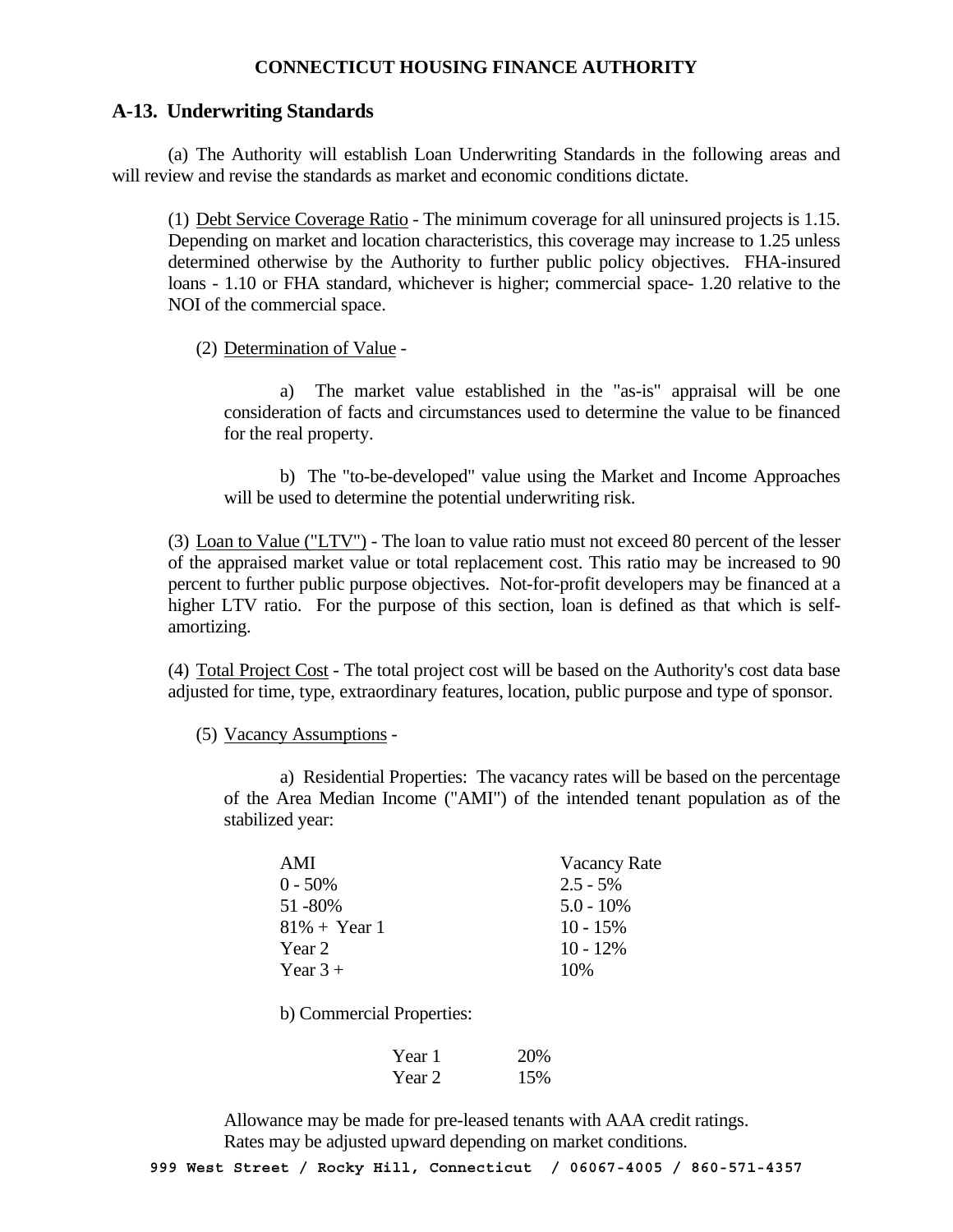(6) Income Trends - To determine the loan limitation, income will be forecasted on an annual basis to the stabilized year as determined by the Authority based on relevant information. Commercial space income will be determined by the market analysis. Other documentation, including Consumer Price Index ("CPI") and other indices, may be considered.

 (7) Expense Trends - To determine the loan limitation, expenses may be forecast as determined by the Authority based on relevant information. Other documentation, including CPI and other indices, may be considered. Tax abatement and/or deferment agreements approved by the governing body of the municipality are the only acceptable sources of lower tax trends.

 (8) Maximum Loan Amount - The maximum permissible loan for all projects is equal to the LEAST of the following based on market, location and other conditions:

- a) An amount based on applicable statutory limits;
- b) An amount based on the loan to value ratio;
- c) An amount based on the debt service coverage ratio; and
- d) The annual debt service divided by the applicable annual loan constant.

 (9) Rent Limitations - To the extent economically feasible, the maximum rents will be set at a level affordable to the targeted income group(s) to be served and will be determined by market analysis and experience and the need to serve low income groups.

 (10) Reserve for Replacement - The project will establish a Reserve for Replacement Account in an amount of \$250 per unit per year, which will be increased annually by the percentage of the rent increase. The minimum balances, applicable to all Authorityfinanced developments, before consideration of suspension, will be Elderly projects - \$1000.00 per unit, and Family projects - \$1,500.00 per unit. Reserve plus interest or other earnings thereon shall at all times be under the sole control of the Authority.

 (11) Working Capital Escrow Deposit - A good faith and working capital escrow deposit is required at initial closing in an amount equal to one percent of the total development costs and an amount equal to six months' debt service. The deposit must be in cash or in the form of an irrevocable and unconditional letter of credit in form and content acceptable to the Authority. If there is an identity of interest between the mortgagor and the general contractor and the completion of assurance is in the form of a letter of credit or other security, the working capital escrow deposit may be posted at substantial completion prior to the reduction of the completion of assurance letter of credit or other security.

a) Proceeds of this deposit may be applied to meet the cost of:

- (1) Equipment purchases and rent-up of the entire development;
- (2) Mortgage reduction, if required;
- (3) Correction of a latent construction defect discovered or developed subsequent to the normal latent defect period for discovery;
- (4) Replacement of any building component or appliance in the event that the Reserves for Replacement are insufficient;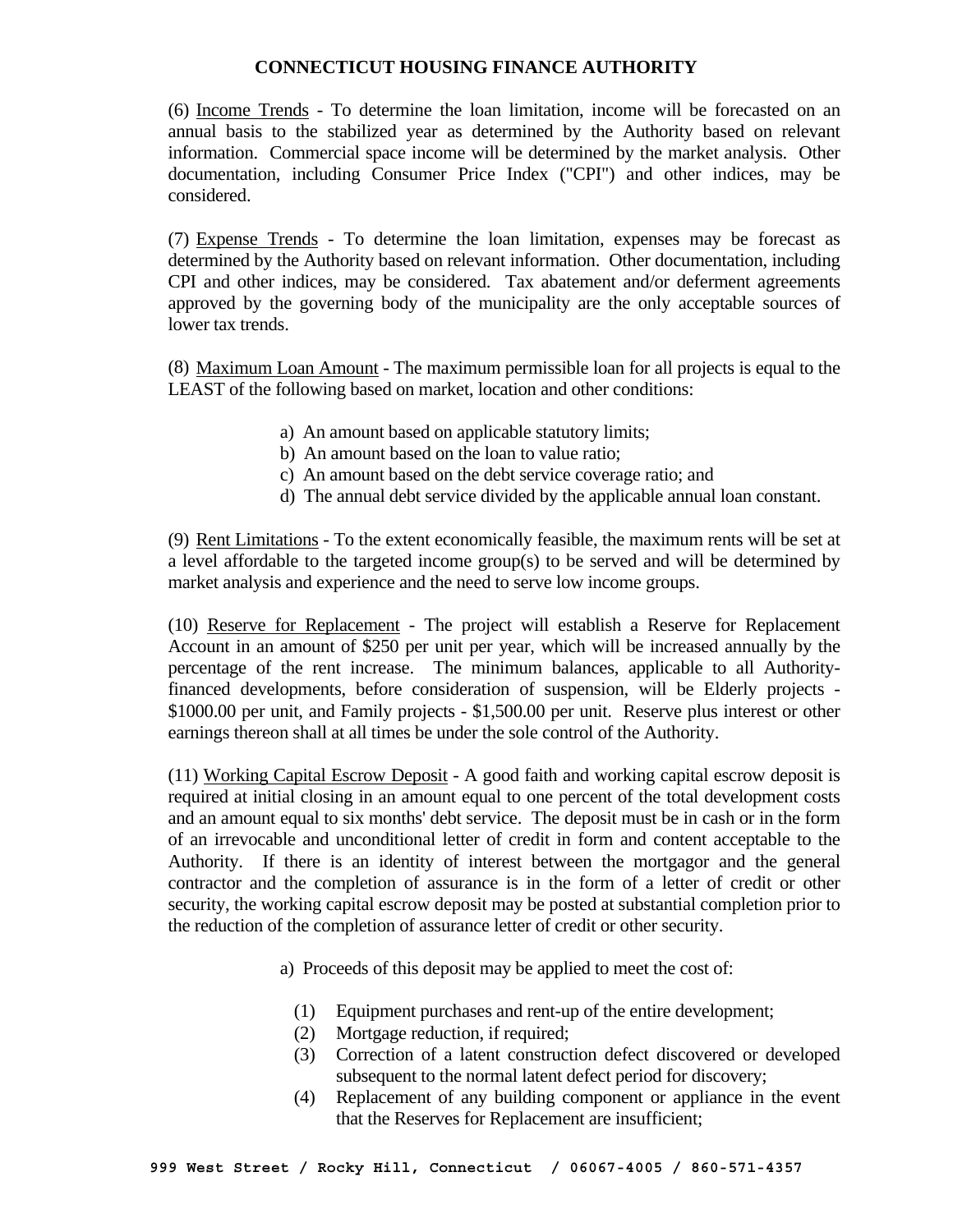- (5) Replacement or correction of any loss to the development not otherwise covered by insurance;
- (6) Capital improvements as deemed necessary by the Authority;
- (7) Assisting or improving marketing of the dwelling units within the project;
- (8) Providing additional amenities to the project;
- (9) Completing the project;
- (10) Benefiting the project;
- (11) Paying principal, interest and other charges on the mortgage;
- (12) Paying taxes;
- (13) Paying assessments;
- (14) Paying property insurance premiums and other operating expenses;
- (15) Paying liens and legal expenses; and
- (16) For any other reason the Authority deems appropriate to cure a problem with the project.

 b) The deposit will not be used if the net income of the development is insufficient to cover such costs and expenses and, in any case, will not be used without the prior written approval of the Authority.

 c) The working capital escrow must remain in place for two consecutive years of deficit free operation and not less than one year after final closing. Reduction of the working capital escrow may take place in three annual increments as approved by the Authority. In the event the project returns to a deficit operation, reductions of the working capital escrow shall cease and will resume only after two subsequent years of deficit free operation. The initial reduction of the working capital escrow is contingent upon receipt of an acceptable supplemental cost certification by both the mortgagor and general contractor.

 d) Cash working capital escrow - the mortgagor will not be entitled to receive any distribution of interest on the deposit while held by the Authority, but shall be entitled to the accrued interest and any unused portion of the deposit at the end of the deposit period.

 e) This requirement may be modified or waived for not-for-profits; e.g. this escrow may be included in the development budget.

 f) The Authority at its sole discretion may enter into an agreement with a development's syndicator or other party to post the working capital letter of credit. The amounts and terms of release of said escrow shall be no less than those stated above.

 (12) Operating Deficit Letter of Credit - The Authority may require a separate Operating Deficit Letter of Credit based on its sole determination of risk.

 (13) Type of Financing - Both recourse and non-recourse financing may be used, as determined by the Authority. Non-recourse loans will become recourse if the borrower defaults including the failure to close in a timely fashion and/or utilization of the income and assets of the property for other than permitted operating expenses, debt service or capital improvements to the property.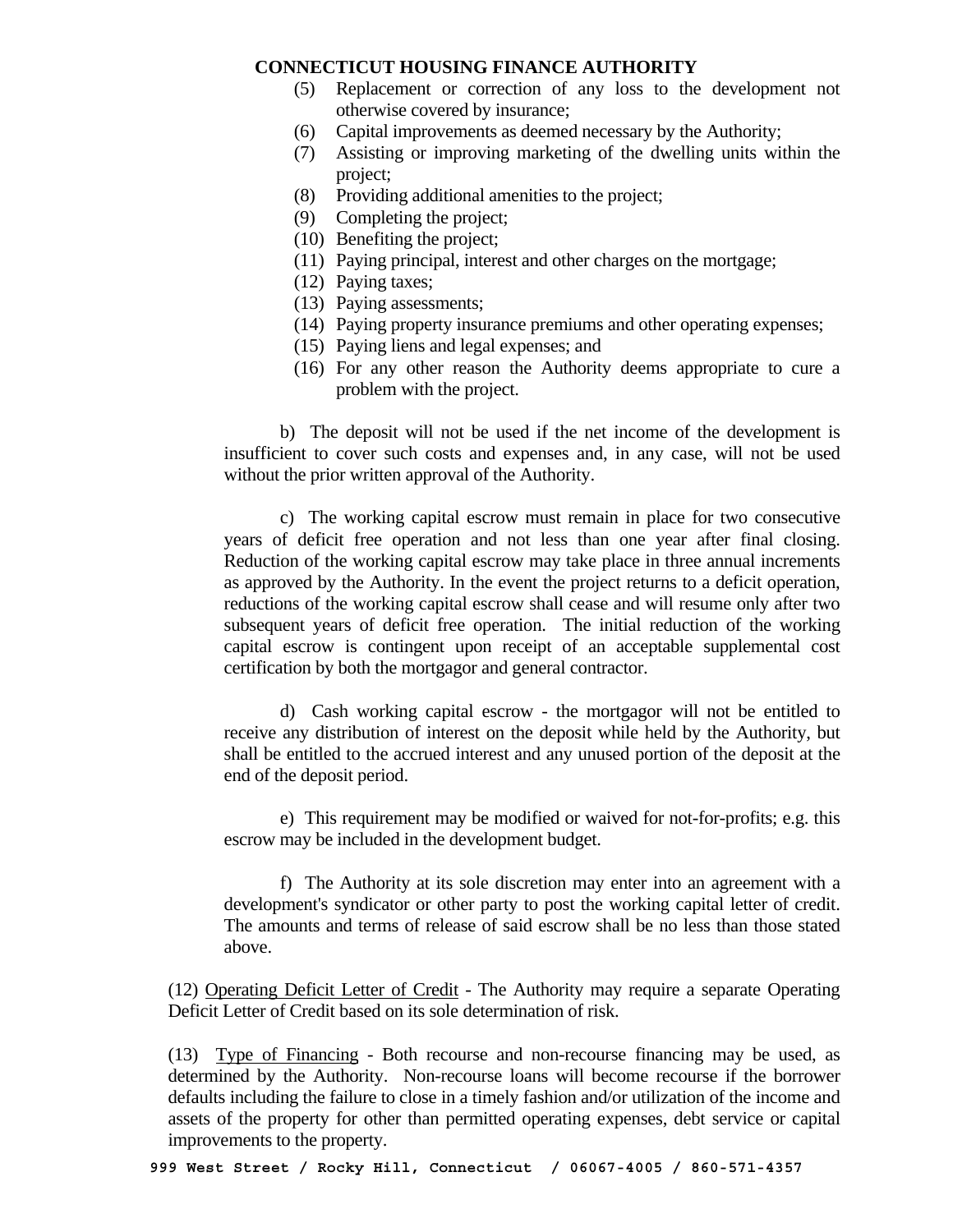(14) Developer's Equity - A mortgagor must have a minimum continued financial interest in the development of at least two (2) percent of the total development cost for no less than ten  $(10)$  years.

 (15) Mortgage Increase - May be considered if the increase was unforeseen and unavoidable, due to circumstances beyond the developer's control, to correct a governmentmandated condition or in the Authority's or the public's interest as determined by the Authority. The loan must be re-underwritten with the same standards and criteria as the original loan and submitted to the Board of Directors for approval.

 (16) Savings Allocation - a balanced Sources and Uses statement must be presented and approved by the Authority prior to the Initial Closing. All hard and soft cost savings will be treated as follows ( to the extent permitted by applicable federal and/or state law):

 a) Early Completion Savings - To the extent that such savings are directly attributable to early completion, 50 percent of the savings in interest, insurance and real estate taxes may inure to the benefit of the developer provided such savings may not exceed 2.00 percent of the originally approved total for site and building improvements or the same total as adjusted for change orders approved by the Authority.

 b) Hard Cost Savings - Hard cost savings, recognized by the Authority, may inure to the developer provided such savings may not exceed five percent (5.00%) of the originally approved total for site and building improvements or the same total as adjusted for change orders approved by the Authority;

 Any early completion and hard cost savings which may not benefit the developer due to the above limitations shall be added to the balance of the soft cost savings. The developer may enter into an agreement with the general contractor to share cost systems within the limitations cited within.

 c) Soft Cost Savings - The balance of soft cost savings will be treated as follows:

 (1) First, to fund lease up and marketing expenses, as certified to and recognized by the Authority, in excess of the amount shown on the originally approved budget, provided such expenses are incurred for a period not exceeding one hundred and twenty (120) days following substantial completion as determined by the Authority.

 (2) Second, to fund the pledge back of the approved developer's fee to the extent that the total of such fee shall not exceed the applicable percentage of final Total Development Costs ("TDC") recognized by the Authority.

(3) Finally, the balance of cost savings will be treated as follows: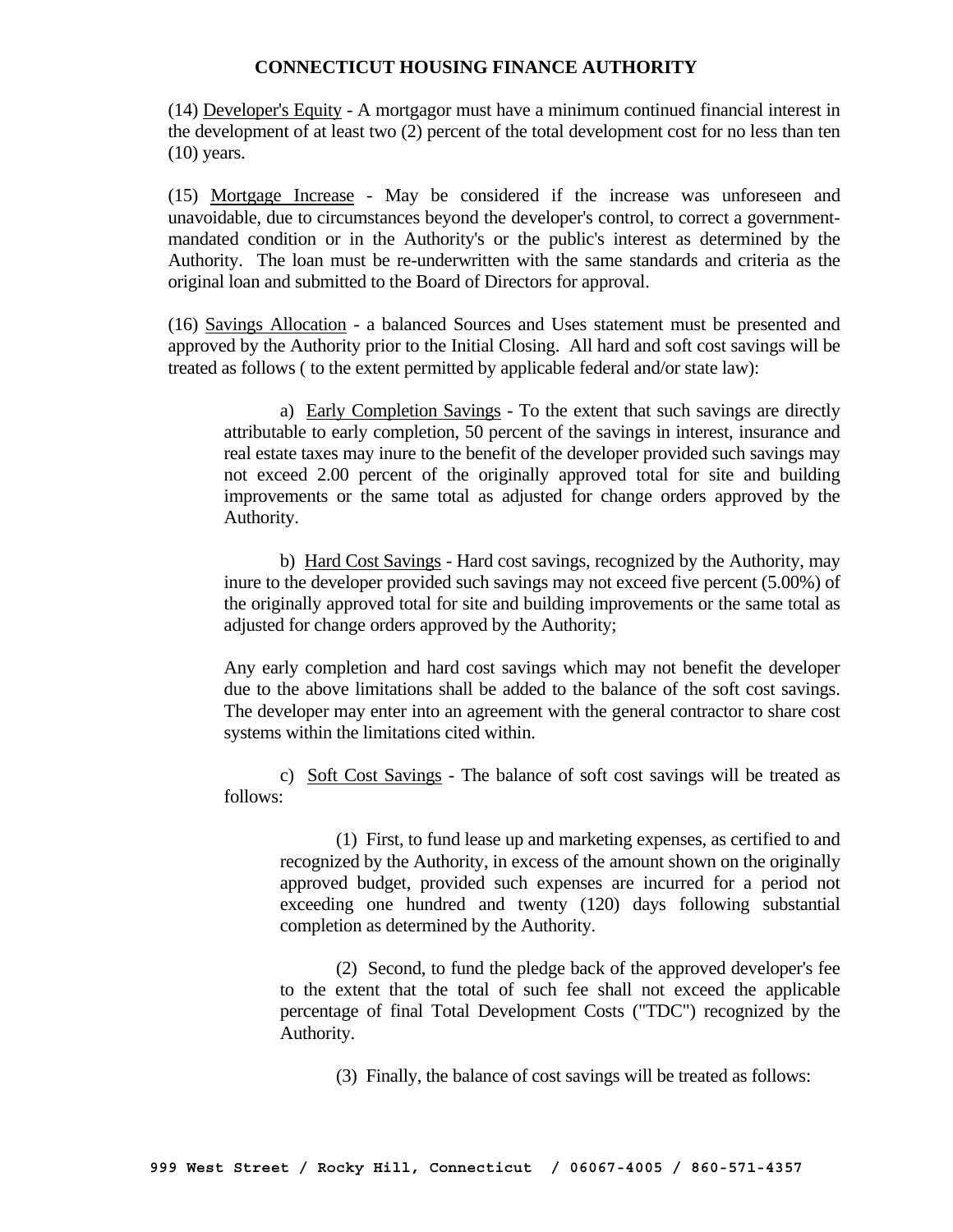(a) Fifty percent (50%) of the savings shall be applied to reduce the final amount of low Income Housing Tax Credits (if applicable) allocated to the development; and

 (b) Of the remaining amount, half would go to the benefit of the developer to increase its fee by an additional two and a half percent (2.50%) of TDC and the balance to benefit the development or to the Authority and/or the Department of Housing to reduce their mortgage loans as their interests may appear.

 (4) Any excess syndication proceeds to the development above the amount reflected in the approved sources and uses at the time of initial closing, shall insure one hundred percent (100%) to benefit the development or to the Authority and/or Department of Housing to reduce their mortgage loans as their interests may appear.

 (17) Loan Term and Rate - The loan term may be up to 40 years, with prepayment subject to the Authority's procedures and the Connecticut General Statutes. When the Authority and State of Connecticut Department of Housing (DOH) financing is involved, the loan term will be coterminous. The interest rate may be fixed or variable. Except for the Authority and DOH financing, with prior written approval of the Authority junior financing may be allowed on a case-by-case basis and may be in the form of an unsecured or secured loan, as determined by the Authority.

 (18) Mortgage Insurance - At the Authority's discretion, mortgage insurance or a form of credit enhancement may be required.

 (19) Non-Profit Developer's Overhead - For projects involving not-for-profits, the developer's overhead is 2.5 percent of the TDC up to a maximum of \$125,000 and is a mortgageable item which is cost certified. To the extent feasible, the minimum amount will be \$25,000.

 (20) Developer's Fee - To the extent economically feasible, in projects involving not-for-profits, the developer's fee will not exceed 12.5 percent of the TDC. For projects involving for-profit entities, the developer's fee shall not exceed 15 percent of the TDC. For properties in default and which are being purchased from an insured depository institution such as FDIC or RTC, or from a receiver or conservator of such institution, a fee on the acquisition (net of land) of up to 6.67 percent shall be based on the lesser of the as-is appraised value or purchase price. The developer's fee is a non-mortgageable item, except in the case of DOH non-syndicated projects.

#### (21) General Contractor's Overhead, Profit and General Requirements -

 a) Overhead and profit are not to exceed 12 percent of the total construction cost.

 b) General Requirements shall be part of the cost certification process and may not exceed four percent (4%) of the contract price. An additional percentage may be permitted for extraordinary circumstances as determined by the Authority.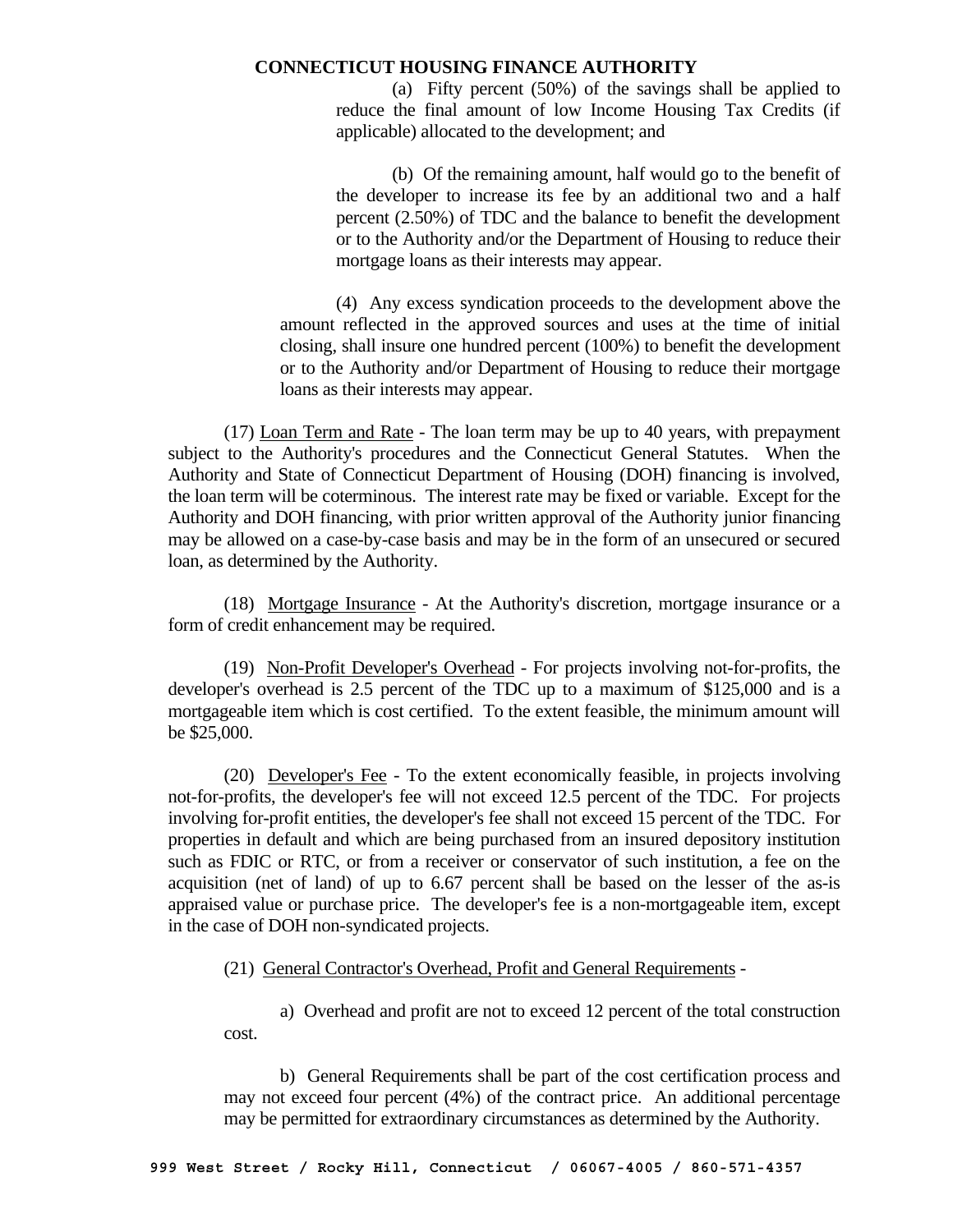(22) Cost Certification - The mortgagor's and general contractor's cost certification is required within 60 days of the project's substantial completion date. A cost certification will be submitted which complies with guidelines prescribed in HUD Handbook 4470.2. Costs actually paid and costs to be paid (within 45 days) will be documented by Construction Standards Institute line item showing the payee and the amount paid, signed and dated by the General Contractor and certified to by an independent C.P.A. The certified costs will be reconciled to the project's adjusted costs and unwarranted certified costs will be disallowed. If payables are noted on the cost certification, the contractor and mortgagor must submit supplemental cost certifications. Public bid construction contracts are exempt from this requirement. All costs must be certified in accordance with Authority procedures.

 (23) Syndication Costs - The costs of syndication shall not exceed a rate acceptable to the Authority based on fees as a percentage of syndication proceeds. Syndication costs include all direct and indirect costs incurred in securing syndication proceeds ( e.g., would include not only any fee paid to the syndicator, but the developer's legal costs).

 (24) Bridge Loan Financing - All sources of funds must be available to the development. Funds derived from the syndication of Low Income Housing and/or Historic Tax Credits must be available either from the syndication proceeds or bridge loan financing in an amount and manner satisfactory to the Authority. If there is an identity of interest between the lender and either the syndicator, the owner, or the developer, the rate must be a commercially reasonable rate. The interest cost of financing the developer's fee will not be recognized. An exception may be granted in the case of a developer's fee for a not-for-profit sponsor.

 (25) Restrictive Covenant - All projects will have a restrictive covenant identifying the term of affordability as defined in the CHAS.

 (26) Affirmative Fair Housing Marketing - All developments seeking Authority financing will execute an "Affirmative Fair Marketing Contract". The contract will be coterminous with the Mortgage Note.

 (27) Small, Minority and Women-Owned Set-Asides - The mortgagor and general contractor for all developments seeking Authority financing will execute an Equal Opportunity Certification and a Minority Hiring Agreement.

 (28) Additional Underwriting Policy Considerations - The Authority may not entertain proposals which are deemed undesirable whether because of purpose, source of repayment, collateral, buyer's performance and/or management. The following are examples of proposals considered undesirable and may not be considered:

 a) As provided herein. unless otherwise specifically approved by the Board of Directors of the Authority, proposals filed by parties with nonperforming loans with the State Department of Housing (DOH) or the Authority or other governmental loans or obligations, or such parties have been found to have misused DOH or Authority or other governmental funds;

 b) As provided herein, financing to entities whose principals are principals of other entities which either are currently delinquent on Authority, DOH or other governmental loans or obligations, or have a history of delinquencies of any nature;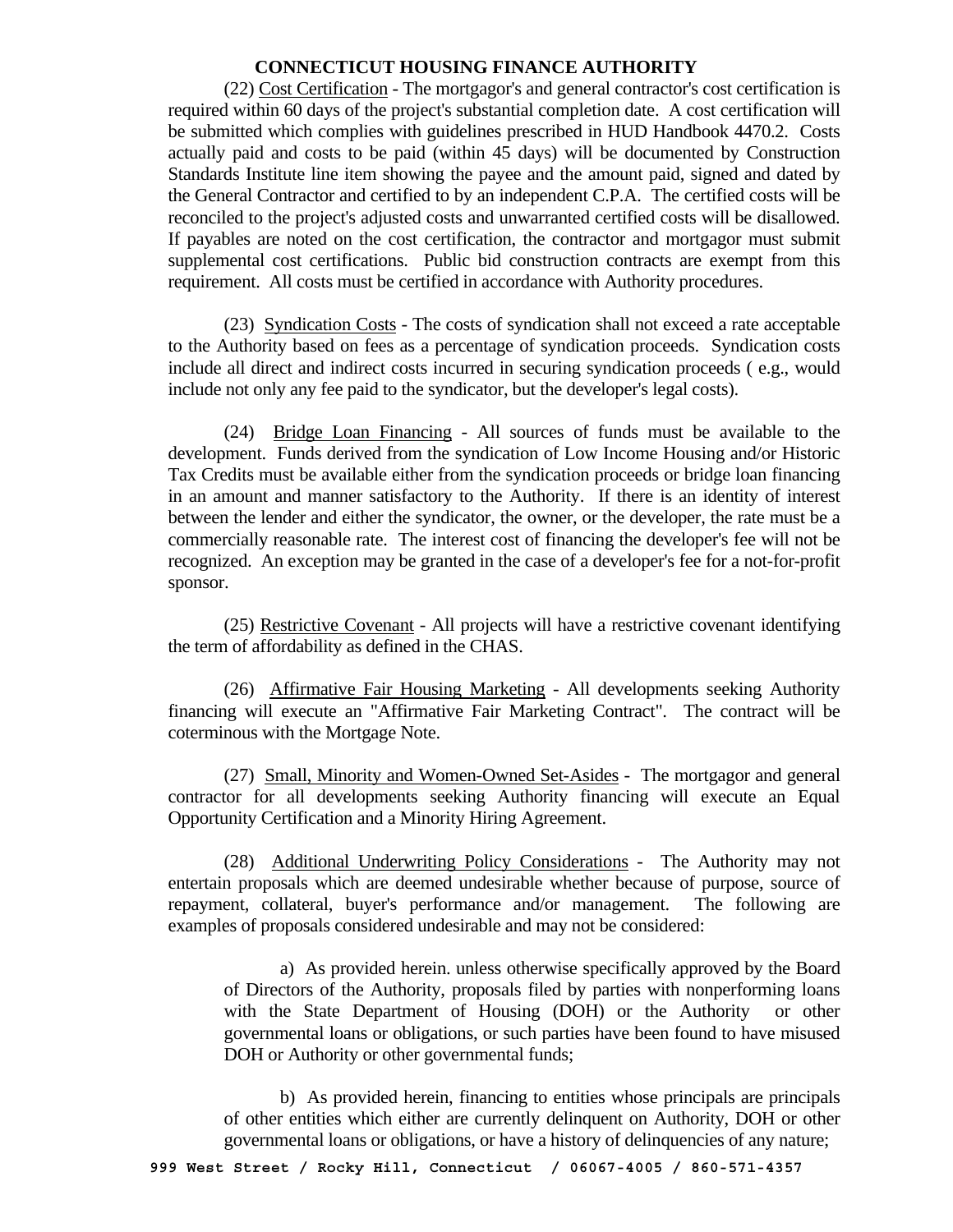c) Financing not in the public interest;

d) Bridge loans;

 e) Financing solely for the purpose of making interest payments to the Authority, DOH or another lender;

 f) Financing for projects that have external requirements but are lacking a legally binding financial commitment to cover the costs of those requirements;

g) Loans supported by collateral of unproven marketability; and

 h) Financing which does not adhere to the Authority's policies or meet the underwriting criteria.

 (29) Modifications - The President-Executive Director may modify or exempt notfor-profit sponsored developments of fifteen (15) units or less from the requirements of Sections A-10, A-11, and A-13(a) subsection (3). The President-Executive Director may modify or exempt not-for-profit sponsored developments regardless of size from the requirements of Section A-13 (a) subsections (11), (14) and (24). Requests for a modification must be in writing from the applicant. Such modification/exemption may be granted for the following reasons, including, but not limited to:

- a) CHAS Class I projects;
- b) Service to very low income households;
- c) Minimal risk to the Authority;
- d) Conflicting public policies; and/or
- e) Acceptable financial capacity and proven track record.

 (30) Waivers - The Board of Directors of the Authority may waive any of the nonstatutory requirements. Requests for a waiver must be in writing from the applicant. Such a waiver may only be granted if there is sufficient evidence that:

 a) The literal enforcement of such provisions provide for exceptional difficulty or unusual hardship not caused by the applicant;

 b) The benefit to be gained by the waiver clearly outweighs the detriment which will result from enforcement of the requirement:

 c) The waiver is in harmony with conserving public health, safety and welfare; and

d) The waiver is in the best interest of the State or the Authority.

# **A-14. Approval and Issuance of Mortgage Commitment**

 (a) The proposal is submitted to the Mortgage Committee of the Board of Directors of the Authority for its consideration. If the proposal is approved by the Committee and adopted by the Board of Directors, the mortgage commitment is issued. If the proposal is rejected, the developer will be notified and the processing will stop. If the proposal is accepted,

**999 West Street / Rocky Hill, Connecticut / 06067-4005 / 860-571-4357**  (1) commitment is forwarded to developer;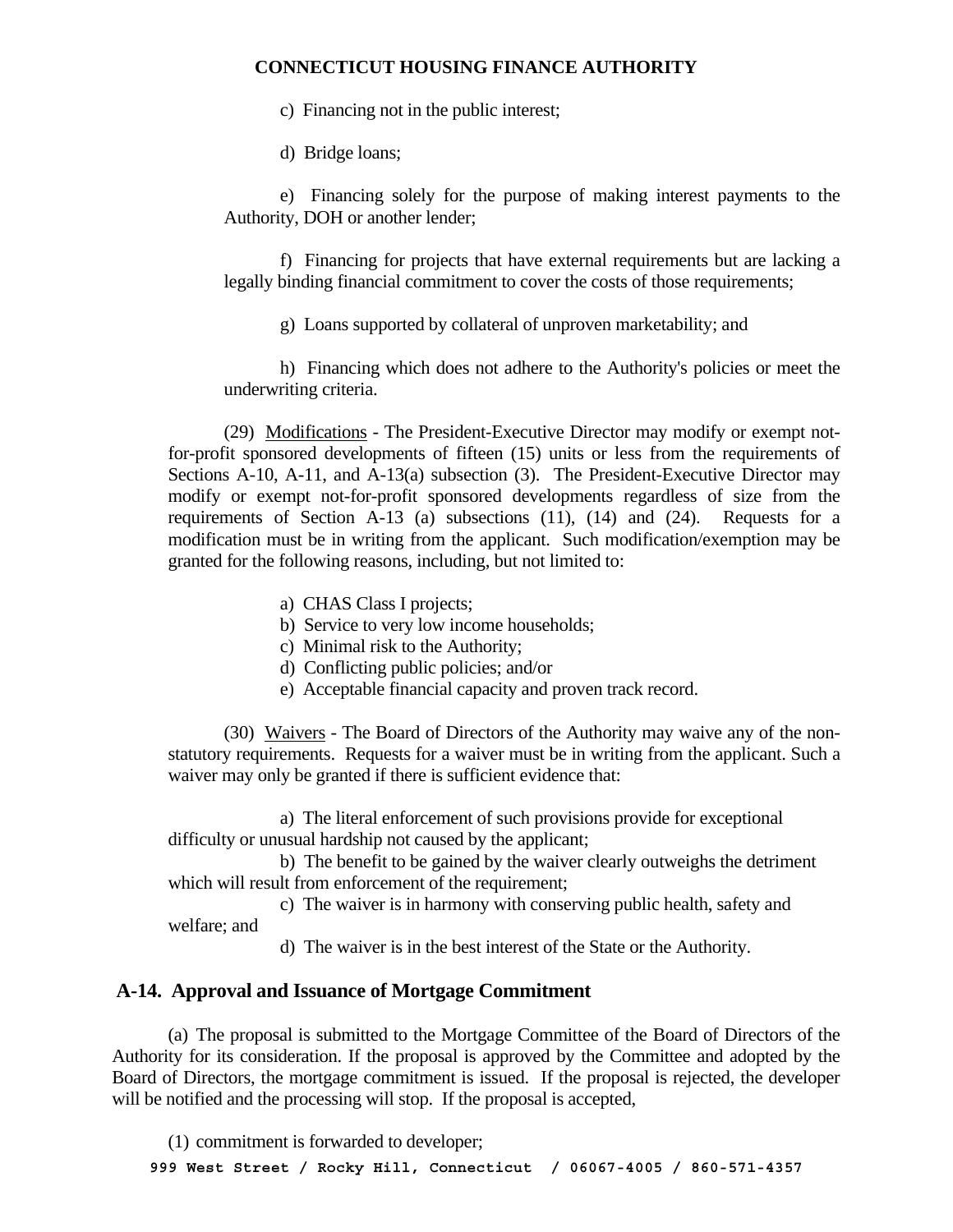(2) acceptance and return of commitment with appropriate fee by developer within stated time are required for acceptance;

 (3) the President - Executive Director executes two copies of the commitment; one copy will be retained by the Authority and the other will be returned to developer with a copy of the initial closing checklist;

 (4) an initial closing date is scheduled when all items required for the closing are submitted and approved.

#### **A-15. Preparation for Initial Closing**

 (a) Prior to the advance of any funds to the mortgagor from the mortgage loan, the Authority shall require that the mortgagor deliver to the Authority the fully executed mortgage deed, note, and other documents required by the mortgage commitment or deemed by the Authority to be necessary to assure that the proposed housing will be completed and shall require that the mortgagor deliver to the Authority the following in a form and upon terms acceptable to and approved by the Authority, without limitation by reason of enumeration:

 (1) a construction contract with the general contractor with a guaranteed maximum price including not less than a one-year warranty for construction defects (the Authority requires a minimum of 15 percent of the construction contract to be performed by the General Contractor's own work force. The Vice-President -Housing Development and Mortgage Finance may grant an exemption to the Authority-financed developments if, in his or her opinion, the exemption will be in the best interest of the public);

 (2) the Authority requires Housing Consultants to execute an agreement which states terms, conditions and scope of services. Housing Consultants will be paid from the developer's fee;

 (3) the Authority requires Resident Training Consultants to execute an agreement which states terms, conditions and scope of service. Resident Training Consultants will be paid from the developer's fee;

 (4) all building and other permits, licenses, waivers, variances, and approvals necessary for the construction of the proposed housing development;

 (5) a mortgagee's title policy in the amount of the mortgage loan, with a company and in a form acceptable to the Authority, containing (i) endorsements as may be required by the Authority and (ii) no exceptions other than those approved by the Authority;

 (6) a currently dated survey within the standards of Class A-1 or A-2 of the code of Connecticut Association of Land Surveyors showing all existing buildings and improvements, lot and building lines, encroachments, watercourses, wetlands, significant topographical features, easements, zoning classification, and other pertinent matters required by the Authority;

 (7) the Authority requires that the mortgagor provide a standard AIA architect's contract with standard supplemental conditions, with the design architect and supervising architect,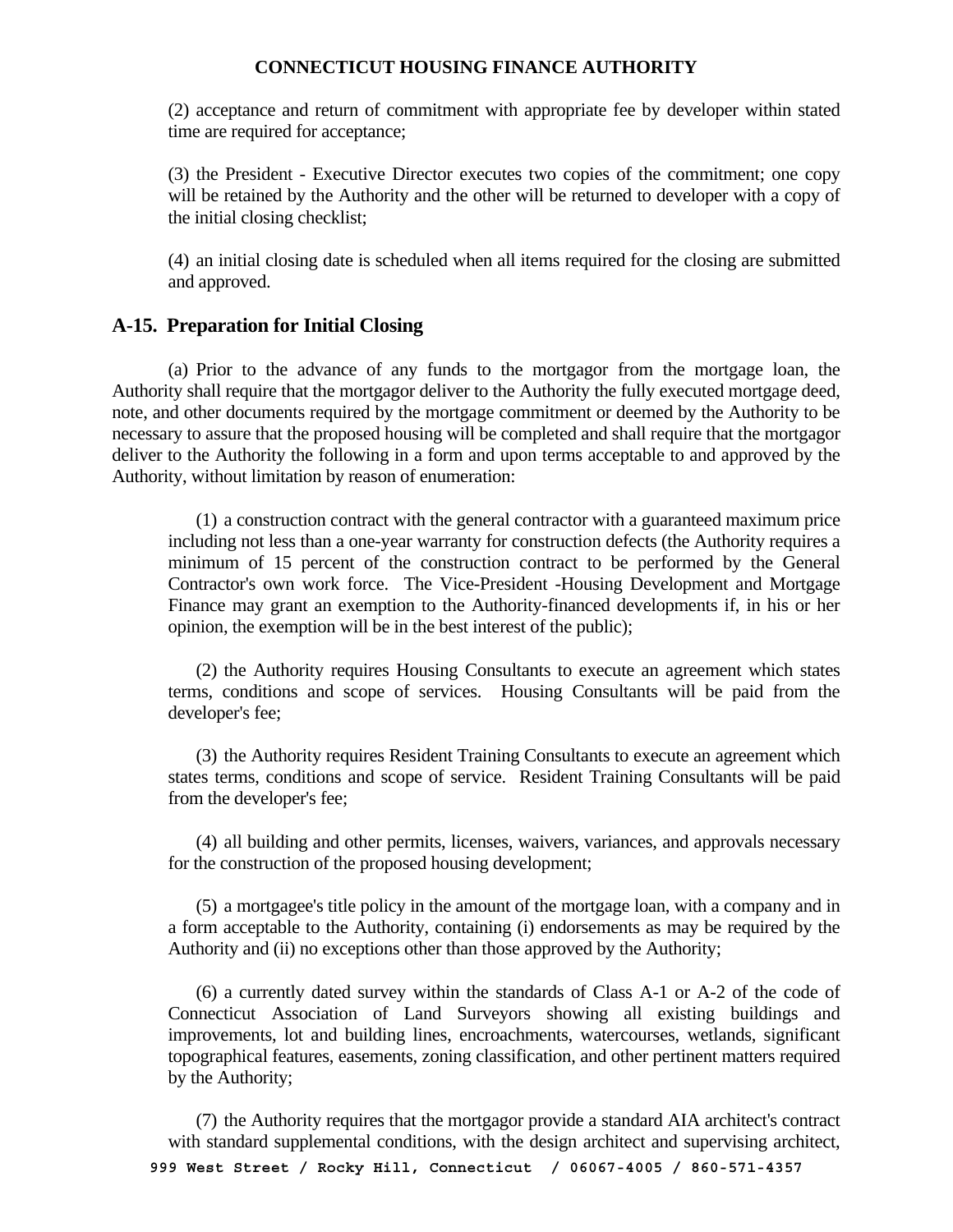together with evidence of their professional liability insurance coverage in amounts established by the Authority for each proposed housing development;

 (8) solvency certificates stating that the financial condition of the mortgagor has not suffered any material adverse change from the date of the mortgage loan application;

 (9) the Authority requires owners and management agents to execute a standard Management Agreement. The Management Agreement includes a management plan and tenant selection plan to be submitted and approved by the Authority prior to execution of the Management Agreement;

 (10) complete cost breakdowns from the general contractor and mortgagor and from such other contractors and material suppliers as the Authority may require, in each case together with certifications that the proposed housing development or portions thereof can be built at the cost shown in said cost breakdowns;

 (11) allocation of funds for the development prepared by staff and accepted by the developer;

(12) Construction Progress Schedule/Cash Flow Analysis;

 (13) (a) an opinion of an attorney for the mortgagor stating without limitation that the mortgagor is validly organized and existing, has authority to perform its obligations under the loan commitment, is bound by the mortgage note and other closing documents, and has no defenses to any action or proceeding to enforce any closing documents and that all applicable zoning, building, safety, ecological and environmental laws, codes, and regulations have been complied with and all appeal periods have expired, building permits have been legally issued, and construction in accordance with the plans, drawings, and specifications is authorized thereby and such other opinions as the Authority may require;

 b) opinions from an attorney for the general contractor and the management company stating without limitation that the entity represented is validly organized and existing, has authority to perform its obligation under the loan documents required to be executed by it, and is authorized to do business in the state and such other opinions as the Authority may require;

**999 West Street / Rocky Hill, Connecticut / 06067-4005 / 860-571-4357**  (14) mortgagor shall obtain a Phase I environmental site assessment in form and in content and issued by an entity satisfactory to the Authority. In the event the Authority determines it necessary or appropriate, mortgagor shall obtain a Phase II environmental site assessment in form and content and issued by an entity satisfactory to the Authority. Mortgagor shall provide the Authority with a description of the historical use of the Property. Mortgagor shall certify to the effect that, to the best of its knowledge after due inquiry, there is no hazardous waste, asbestos or inground oil tanks on the Property, and the soil, structures and ground water are not contaminated. Mortgagor will promptly notify the Authority of the discovery of any hazardous waste, asbestos, or inground oil tanks, or contamination of soil, structures or ground water on the Property during the construction of the Development, or at any other time; and if any are discovered on the Property, Mortgagor shall take the appropriate actions to clean up the Property, including such actions as may be required by the Authority. MORTGAGOR SHALL ACKNOWLEDGE THAT IF ANY HAZARDOUS WASTE, ASBESTOS, INGROUND OIL TANKS, OR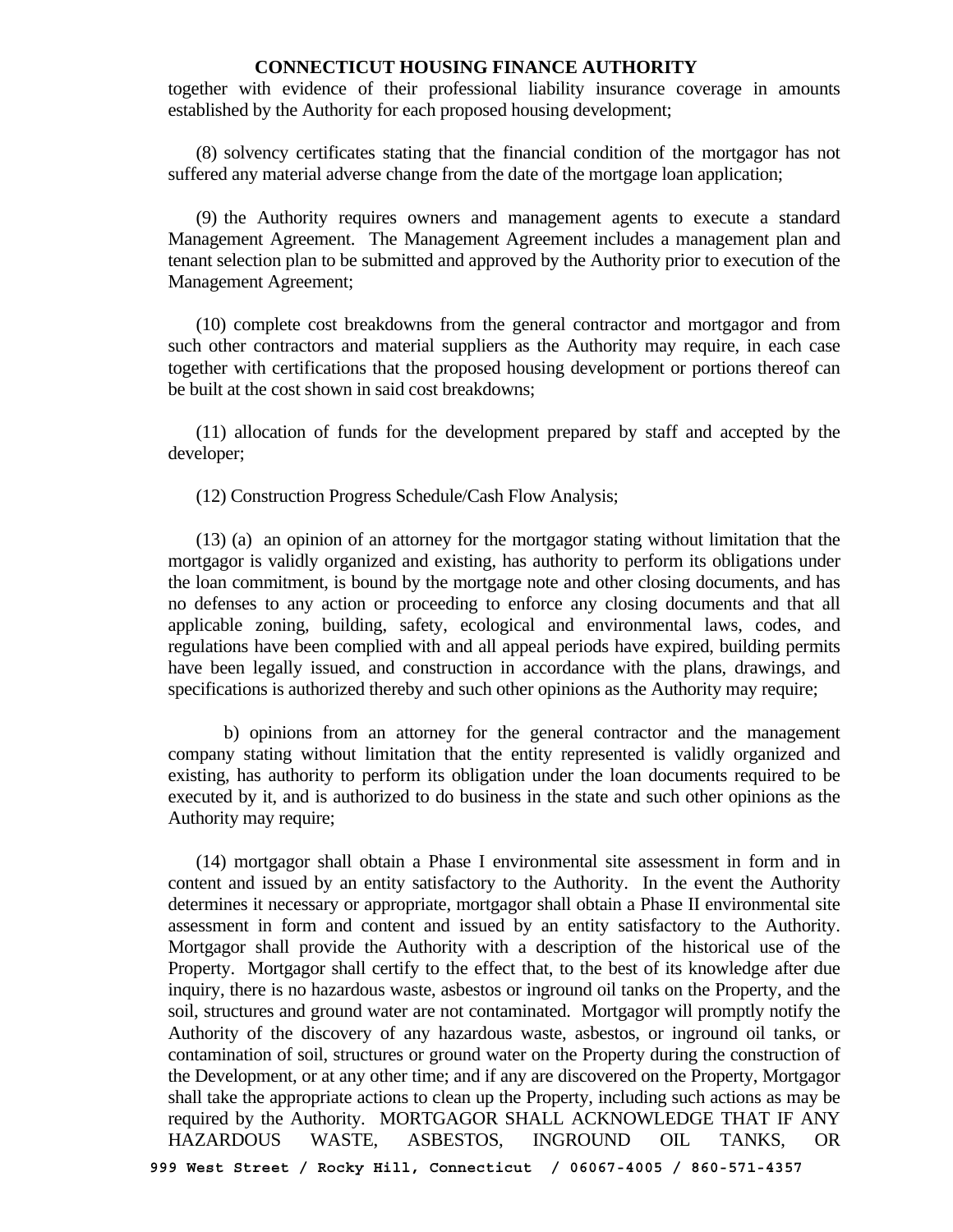CONTAMINATION OF SOIL, STRUCTURES OR GROUND WATER ARE DISCOVERED ON THE PROPERTY PRIOR TO THE INITIAL CLOSING, THE COMMITMENT SHALL BE VOID AB INITIO. IN THE EVENT THAT ANY HAZARDOUS WASTE. ASBESTOS OR INGROUND OIL TANKS OR CONTAMINATION OF SOIL, STRUCTURES OR GROUND WATER CAN BE REMOVED OR OTHERWISE BECOME OR BE RENDERED SAFE IN ACCORDANCE WITH LAWS AND REGULATIONS OF ALL GOVERNING BODIES HAVING JURISDICTION THEREOF THE AUTHORITY MAY IN ITS SOLE AND EXCLUSIVE DISCRETION ISSUE A NEW COMMITMENT FOR THE DEVELOPMENT. Mortgagor shall certify to the Authority that all applicable state and federal laws and regulations concerning identification, treatment, and disposal of hazardous waste, asbestos, and inground oil tanks, or contaminated soil, structures or ground water have been complied with. Mortgagor may provide the Authority with a statement in affidavit form describing the nature of any and all hazardous waste, asbestos, and inground oil tanks, or contaminated soil, structures or ground water and that the same has been removed in accordance with all applicable local, state and federal laws and regulations. Such affidavit shall set forth the specific consents and approvals required by said local, state and federal laws and regulations. The Authority at its discretion may require environmental hazard insurance prior to initial closing.

 (15) fire and other hazard insurance policies providing for such coverage, terms, deductibles, insureds, and loss payees as the Authority may require;

(16) assurance of utilities;

 (17) an agreement to expend not less than such percentage of the proceeds of the mortgage loan for the acquisition, or reconstruction of residential real property as may be required by the Authority to insure that any interest on bonds, bond anticipation notes, and other obligations issued by the Authority remains exempt from taxation;

 (18) agreement that advances of mortgage proceeds shall be made no more frequently than once per month unless otherwise prior written agreement of the Authority is obtained;

 (19) documents satisfactory to the Authority evidencing the commitment of any federal, state, or local government, or agency thereof, to provide any insurance, subsidy, grant, tax abatement or other assistance for the benefit of the proposed housing development; and

(20) any other conditions contained in the commitment letter.

 (b) All documentation is reviewed, and if approved, an initial closing is scheduled. Closing is held at the offices of the Authority, conducted by the Vice President - General Counsel's office and a preconstruction conference is held before construction commences. Terms of the discussion include:

- (1) starting and completion dates and progress schedule;
- (2) supervisory Architect's requirements and procedures;
- (3) testing of materials;
- (4) copies of the approved shop drawings available to the staff;
- (5) job meeting;
- (6) general contractor's requisitions;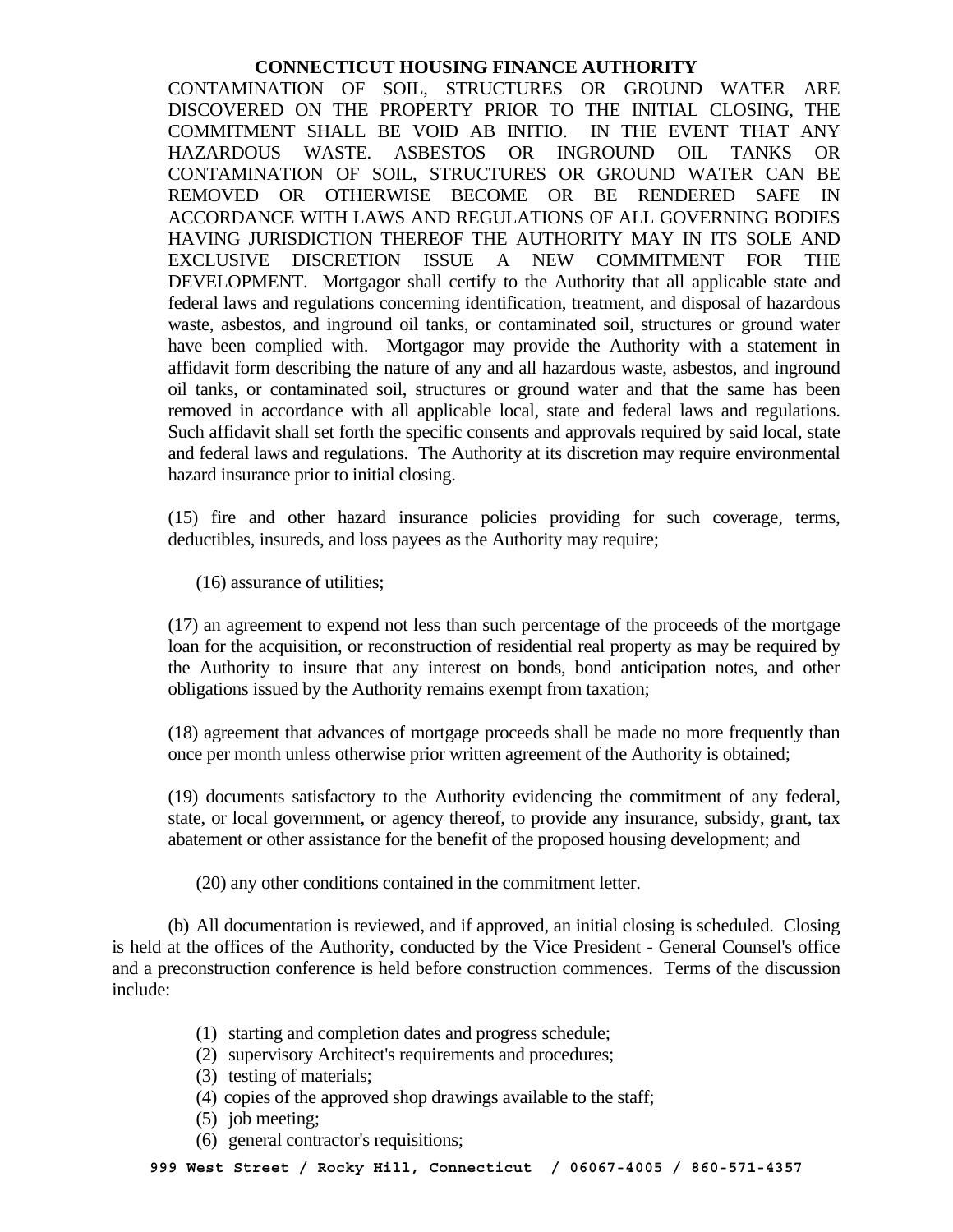- (7) field order;
- (8) change orders;
- (9) on-site sign;
- (10) cost certification;
- (11) correspondence;

# **A-16. Construction Period**

 (a) During the construction period, the staff should review and report on the progress of construction. The following exhibits must be submitted to the Authority as part of the requisition:

- (1) contractor's requisition, listing of inventory and copies of invoices for inventory;
- (2) invoices for soft costs;
- (3) lien waivers, as required.

 (b) Current title endorsement is provided by owner. Requisition is reviewed for completeness and accuracy. If acceptable, advance of funds is authorized.

 (c) Supervising architect submits proposed change order to the Authority for consideration after review by staff.

#### **A-17. Substantial Completion/Permission to Occupy**

 (a) Staff evaluates the development and determines items which are incomplete and reports this information. The owner is advised of incompletes, and substantial completion date, as determined by the Authority.

 (b) Permission to occupy form is submitted to the Authority together with architect's punch list and copy of certificate of occupancy. Based upon the certificate of occupancy date and recommendations of staff, a permission to occupy date is established and the mortgagor is advised.

# **A-18. Cost Certification**

 (a) The costs shown on the general contractor's certificate of actual cost are reviewed. After approval, the maximum mortgage letter is prepared and executed by the President - Executive Director and sent to the mortgagor.

#### **A-19. Final Closing**

- (a) Prior to final closing the following shall be accomplished:
	- (1) maximum mortgage letter shall be signed by the owner, acknowledging acceptance thereof;
	- (2) final advance is prepared;
	- (3) property insurance shall be in place and paid for;
	- (4) escrow amounts shall be determined;
	- (5) as-built survey shall be approved.